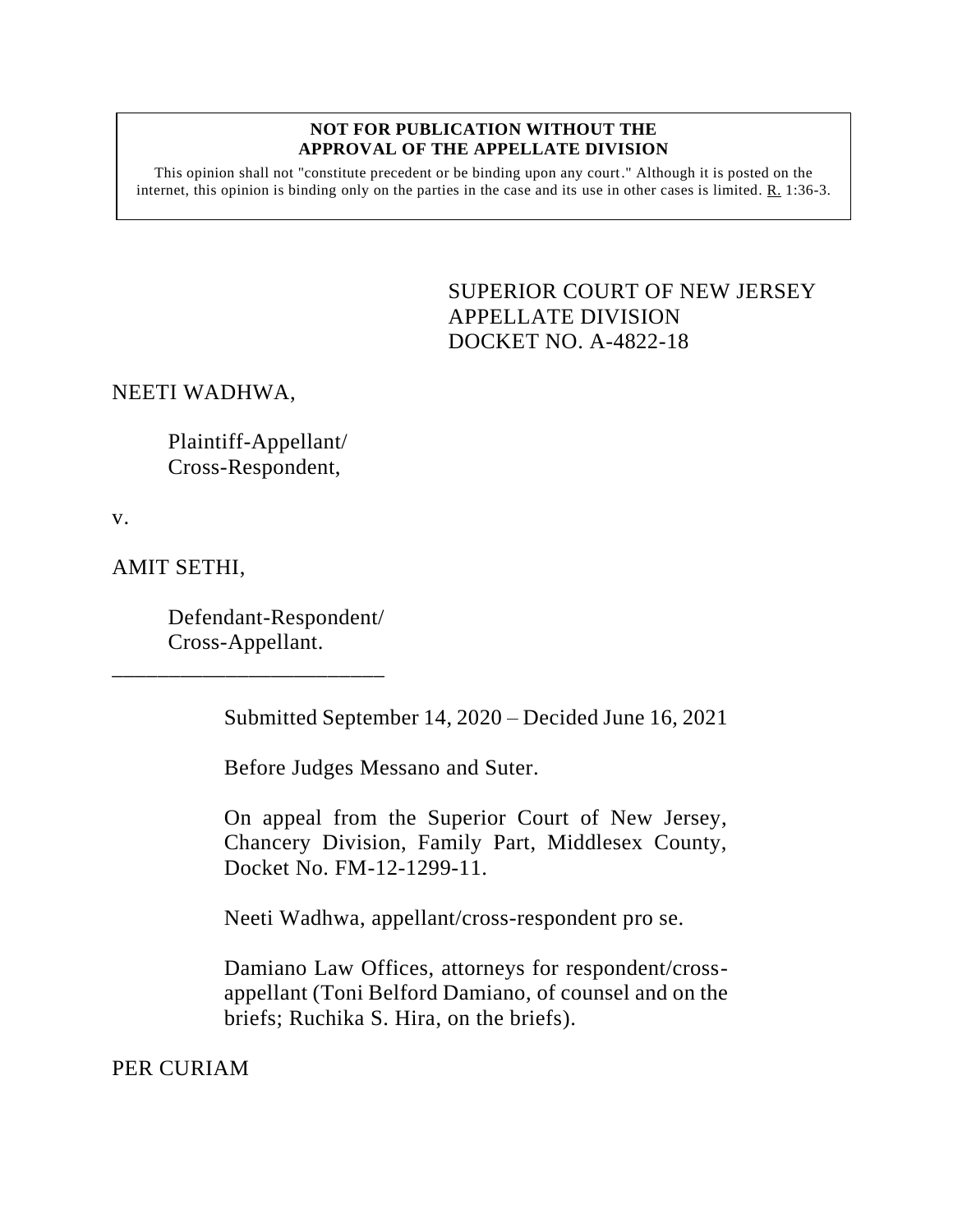Plaintiff Neeti Wadhwa appeals from paragraph one of the April 4, 2019 order and paragraphs one through eight of the June 12, 2019 order entered in this post-judgment matrimonial case. Defendant Amit Sethi cross-appealed portions of both orders that concerned attorney's fees. We affirm in part and reverse in part and remand for further proceedings.

### I.

The parties were married in India in 2002. Plaintiff filed for divorce in 2010, and following a bench trial, they were divorced in 2012. They have one child, who was born in 2006. The parties' dual judgment of divorce (DJOD) from 2012 incorporated their 2011 custody and parenting time agreement. The parties agreed to share joint legal custody. Plaintiff was designated the parent of primary residence.

Under the DJOD, defendant paid limited duration alimony to plaintiff for four years. Those payments are completed. Plaintiff and defendant were entitled to half of the marital portion of the 401K of the other party. Qualified Domestic Relations Orders (QDROs) were to be prepared for each 401K. Plaintiff was to receive one-half of the investment accounts, totaling \$15,885.09. She was entitled to \$177,675, which was one-half of the marital assets that defendant was found to have dissipated. Defendant was to pay \$10,000 toward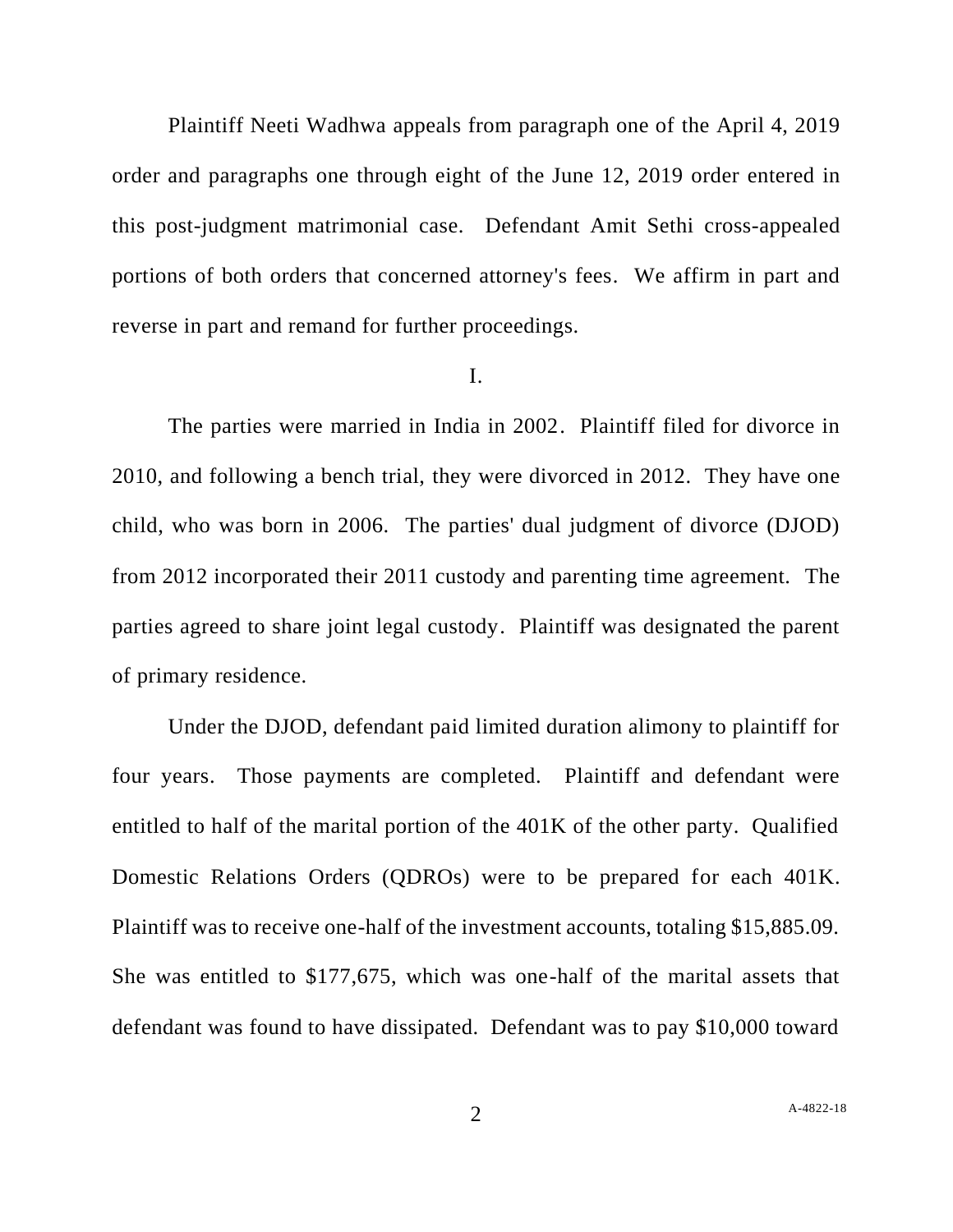plaintiff's attorney's fees. All of these amounts were to be paid in sixty days. See Wadhwa v. Sethi (Wadhwa III), No. A-5309-15 (App. Div. Apr. 3, 2018)  $(slip$  op. at 3).

### A.

The case has been the subject of multiple appeals. In Wadhwa v. Sethi (Wadhwa I), No. A-3121-11 (App. Div. Apr. 24, 2013) (slip op. at 1), we remanded the case to the Family Part following defendant's appeal of the DJOD that found he dissipated and distributed marital assets. On remand, the Family Part judge reduced the dollar amount of the dissipated marital assets, but in the second appeal, we eliminated credits the trial court had given, determining that "defendant dissipated a total of \$186,000 and must pay plaintiff one-half, the proportion of dissipated assets ordered reimbursed to her by the trial judge." Wadhwa v. Sethi (Wadhwa II), No. A-3121-11 (App. Div. Oct. 10, 2014) (slip op. at 2). Under Wadhwa II, defendant was required to pay plaintiff \$93,000 in dissipated assets within sixty days. Wadhwa III, slip op. at 4.

Plaintiff moved to Pennsylvania with the child in 2014 without first obtaining permission from the court. She claimed this was necessary to obtain employment. Plaintiff did not return to New Jersey following the trial court's order to do so. Ibid.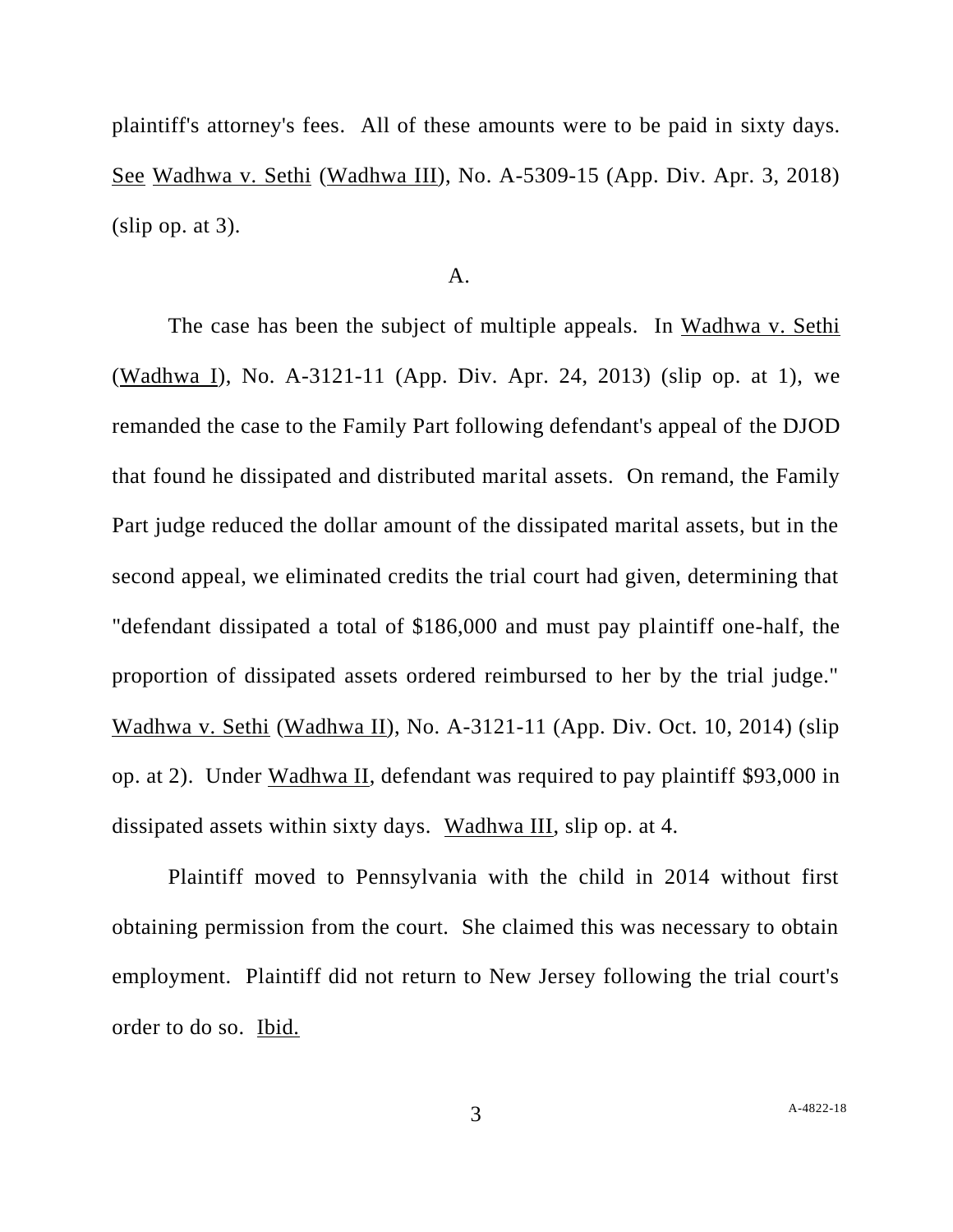Defendant filed a motion to enforce litigant's rights regarding plaintiff's move to Pennsylvania and raised other issues about the dissipated assets and his alleged inability to repay them. Ibid. Although plaintiff was found to be in violation of litigant's rights for moving to Pennsylvania, the trial court's order of January 9, 2015, did not require plaintiff to return to New Jersey pending the outcome of a plenary hearing. Id. at 5. The parties conducted discovery and exchanged financial information. The trial court ordered defendant to pay all his equitable distribution obligations within twenty days but denied plaintiff's request for sanctions, noting that defendant could "be subject to potential future sanctions, upon application by [p]laintiff."  $\underline{Id}$  at 5-6. A plenary hearing was never conducted. Id. at 6.

Relevant to the two orders in this appeal, plaintiff filed a motion on March 26, 2016, seeking to enforce litigant's rights and defendant filed a cross-motion on April 22, 2016, for other relief. Our decision in Wadhwa III addressed the trial court's June 29, 2016 order that resolved those motions.

### B.

Plaintiff's March 2016 motion requested payment of all amounts the defendant owed her under the DJOD with statutory interest. She requested sanctions of \$100 per day if defendant did not pay within fourteen days. If he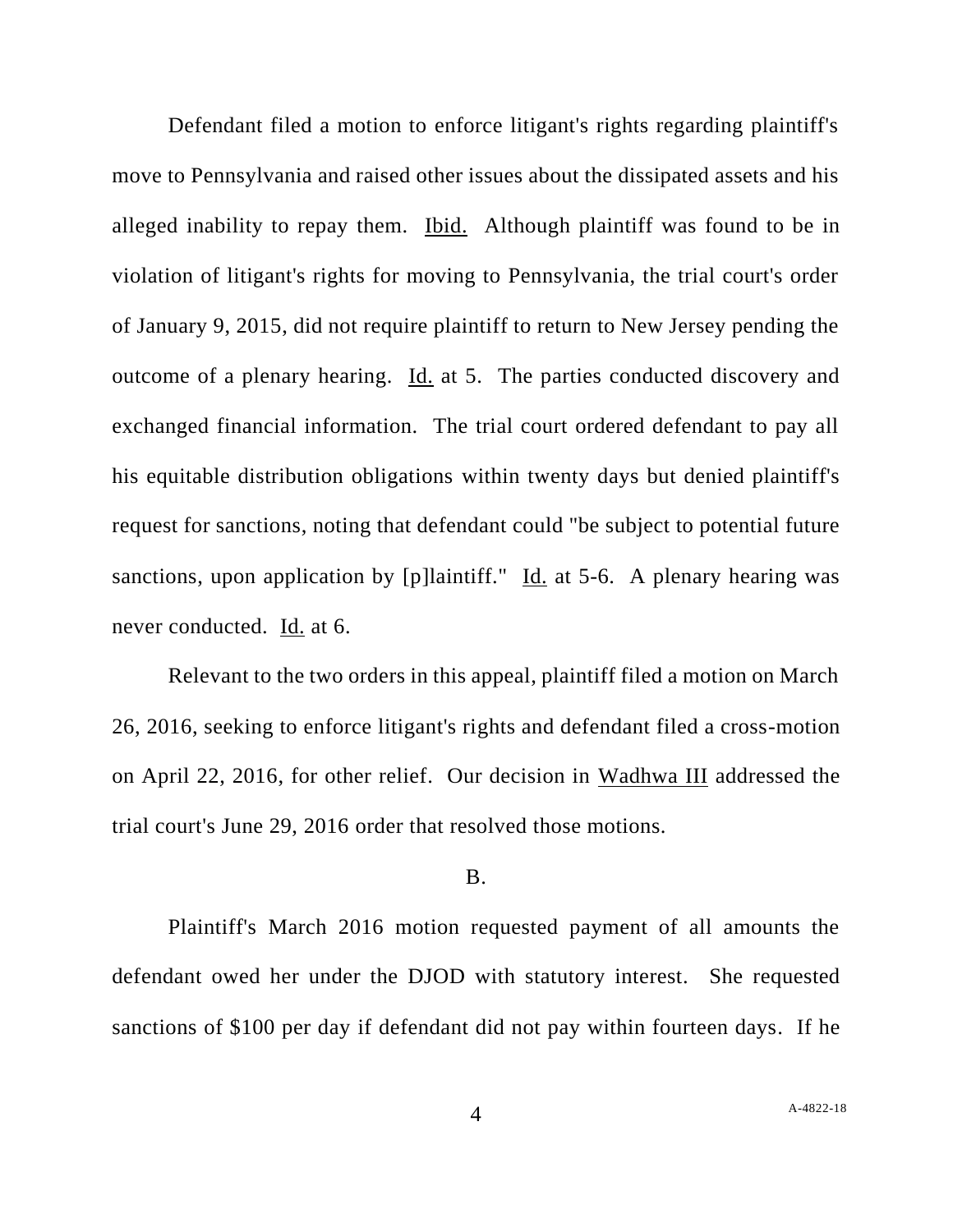did not, she requested the court enter an order under the Five-Day Rule that defendant liquidate his portion of his 401K within seven days and pay her. If that did not occur, plaintiff requested another order reducing the outstanding amount to a judgment upon which interest would accrue. Her supporting certification requested interest because she alleged she would have invested these funds. She wanted defendant to prepare the QDROs. Plaintiff requested to serve a subpoena on defendant's employer. Plaintiff requested attorney's fees of \$4708 for the application.

Defendant's cross-motion requested custody of their son and permission to relocate out of state for employment. He asked for several credits against what he owed plaintiff in equitable distribution. He wanted to terminate alimony retroactively for a credit of \$33,962. Defendant asked to modify child support retroactively for a credit of \$1936. Defendant wanted plaintiff to pay for the settlement agreement he had reached with the homeowner's association over past-due association fees and credit the full \$7000 against the amount of the outstanding equitable distribution. Wadhwa III, slip op. at 8. Defendant "asked to credit his share of the marital portion of plaintiff's 401K, which he estimated to be \$11,785.90, against the outstanding equitable distribution." Ibid. Defendant wanted permission to repay the outstanding balances under the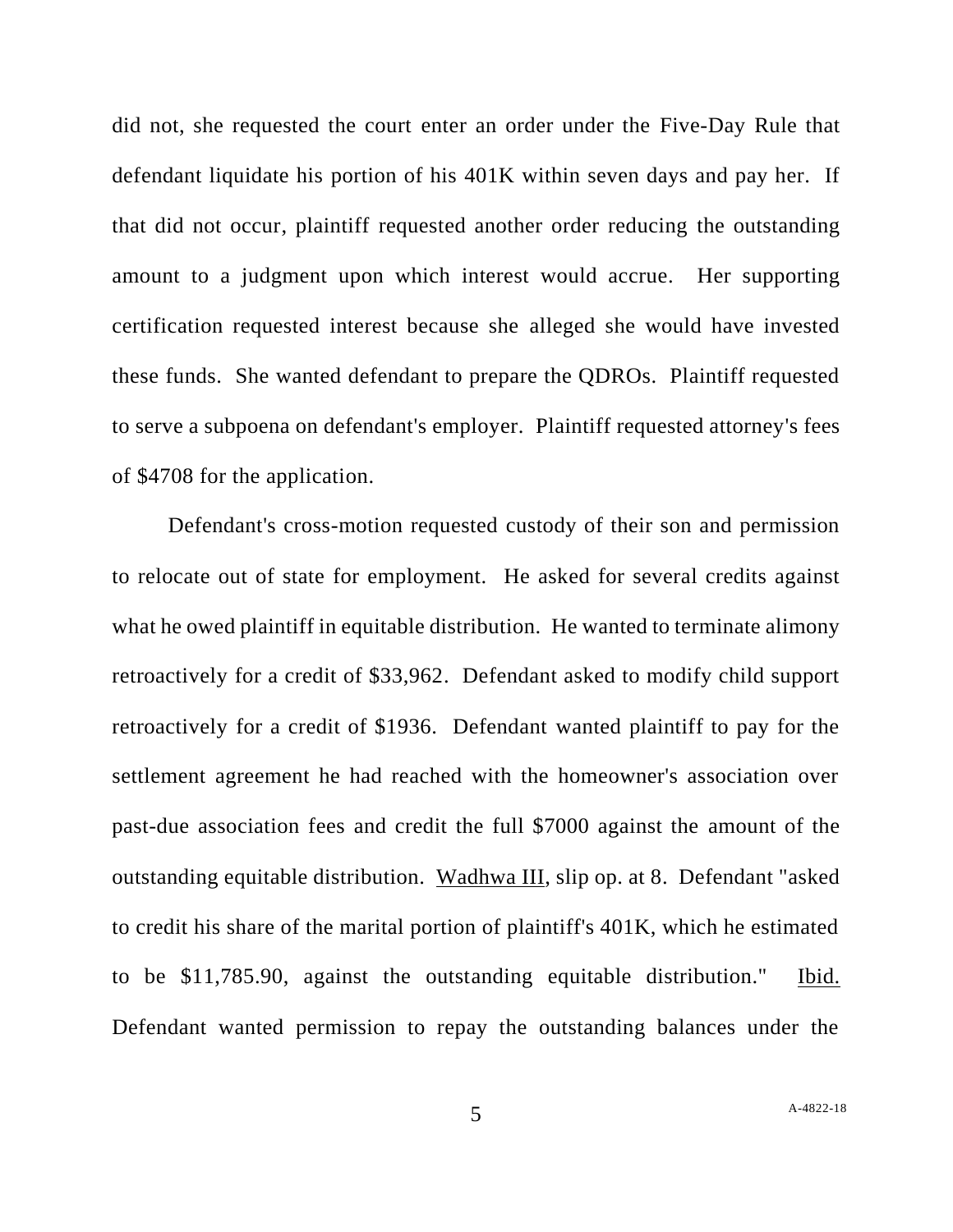divorce judgment at the rate of \$1500 per month. He alleged there were checks he paid plaintiff that she had not cashed. He claimed he paid her \$15,000 as half of the Scottrade and TD Ameritrade investment accounts. Defendant also requested an award of counsel fees.

The court's June 29, 2016 order terminated alimony based on changed circumstances. Id. at 8-9. The parties agreed defendant's equitable distribution obligation, including dissipated assets, was \$171,734.89, without any credits or offsets. Id. at 9. The trial court denied plaintiff's requests for interest on the unpaid equitable distribution and also denied her request for sanctions. Ibid. The court credited defendant with the checks that plaintiff had not cashed. Id. at 9-10. The unpaid homeowner's fees were held to be a marital debt. The court credited defendant with \$3500 against his outstanding equitable distribution. The court indicated it would recalculate child support. It granted defendant's request to repay equitable distribution at \$1500 per month. The court ordered preparation of the QDROs. The court did not decide custody, advising defendant to file a new application. The court denied both parties' requests for attorney's fees and sanctions. Id. at 11.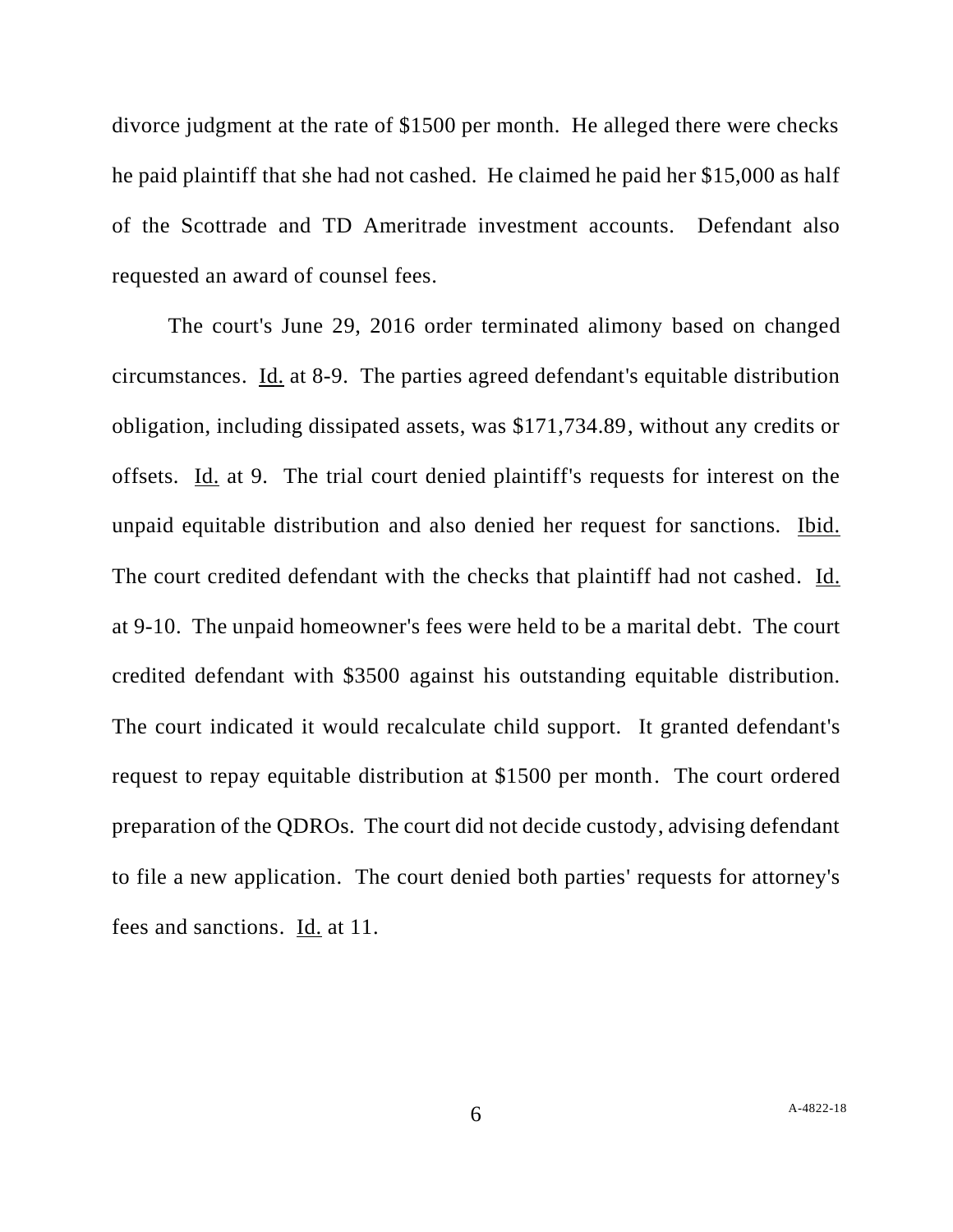Plaintiff appealed.<sup>1</sup> We reversed the trial court's June 29, 2016 order and remanded for further proceedings because the trial court had not made specific findings of fact or conclusions of law as required by Rule 1:7-4(a). We determined the trial court's order terminating limited term alimony based on change of circumstances lacked findings of fact and conclusions of law. The court did not explain why equitable distribution needed to be repaid in monthly installments; that "decision was lacking any reference to the record about defendant's finances." Id. at 15. "The court did not explain why plaintiff was responsible to pay half the homeowner's association fees." Ibid. We concluded the trial court denied counsel fees without consideration of the factors set forth in Rule 5:3-5(c) and without making findings of fact and conclusions of law.

We directed the trial court to conduct a case management conference limited to the issues in plaintiff's March 26, 2016 motion and defendant's crossmotion. The trial court was to resolve these motions with appropriate findings of fact and conclusions of law and conduct a plenary hearing, if necessary. We found plaintiff's removal of the child to Pennsylvania was moot. By this time, defendant was residing in Florida and plaintiff in Pennsylvania. Id. at 16.

<sup>&</sup>lt;sup>1</sup> In Wadhwa III, we noted defendant did not file a cross-appeal and that his requests were not properly before us.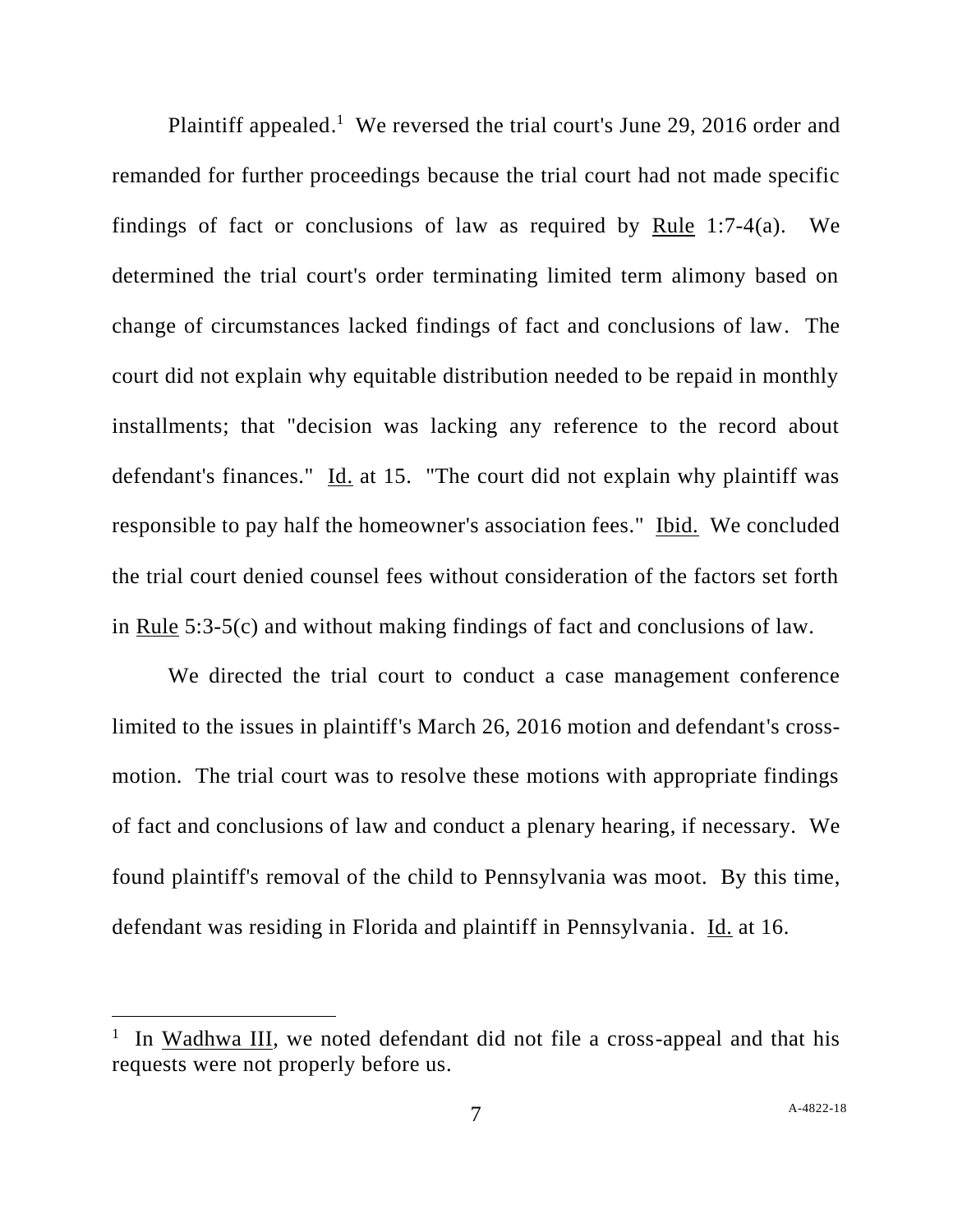The trial court promptly conducted a case management conference on May 4, 2018. The parties agreed defendant was required to pay plaintiff \$100,000 for "all equitable distribution with the exception of the two retirement accounts which [were] to be QDRO'd." The parties agreed New Jersey no longer had jurisdiction over the child because plaintiff was living in Pennsylvania with the child and defendant was living in Florida.

Defendant's attorney advised that payment of \$100,000 resolved all issues involving alimony, child support, and unpaid association fees, but that the issue of sanctions and counsel fees remained. However, plaintiff claimed defendant still owed her interest and sanctions on the outstanding equitable distribution amount. The parties had extensive discussions about the child's passport and about defendant's parenting time. The trial court invited the parties to provide additional submissions on the issues that were not resolved.

The trial court entered an order on May 7, 2018, following the case management conference. Defendant was to pay plaintiff \$100,000 with fifty percent due on May 15, 2018, and the remainder due July 14, 2018. This payment resolved all equitable distribution issues including alimony, child support, and homeowner fees. The "issue of sanctions for six years of non-

8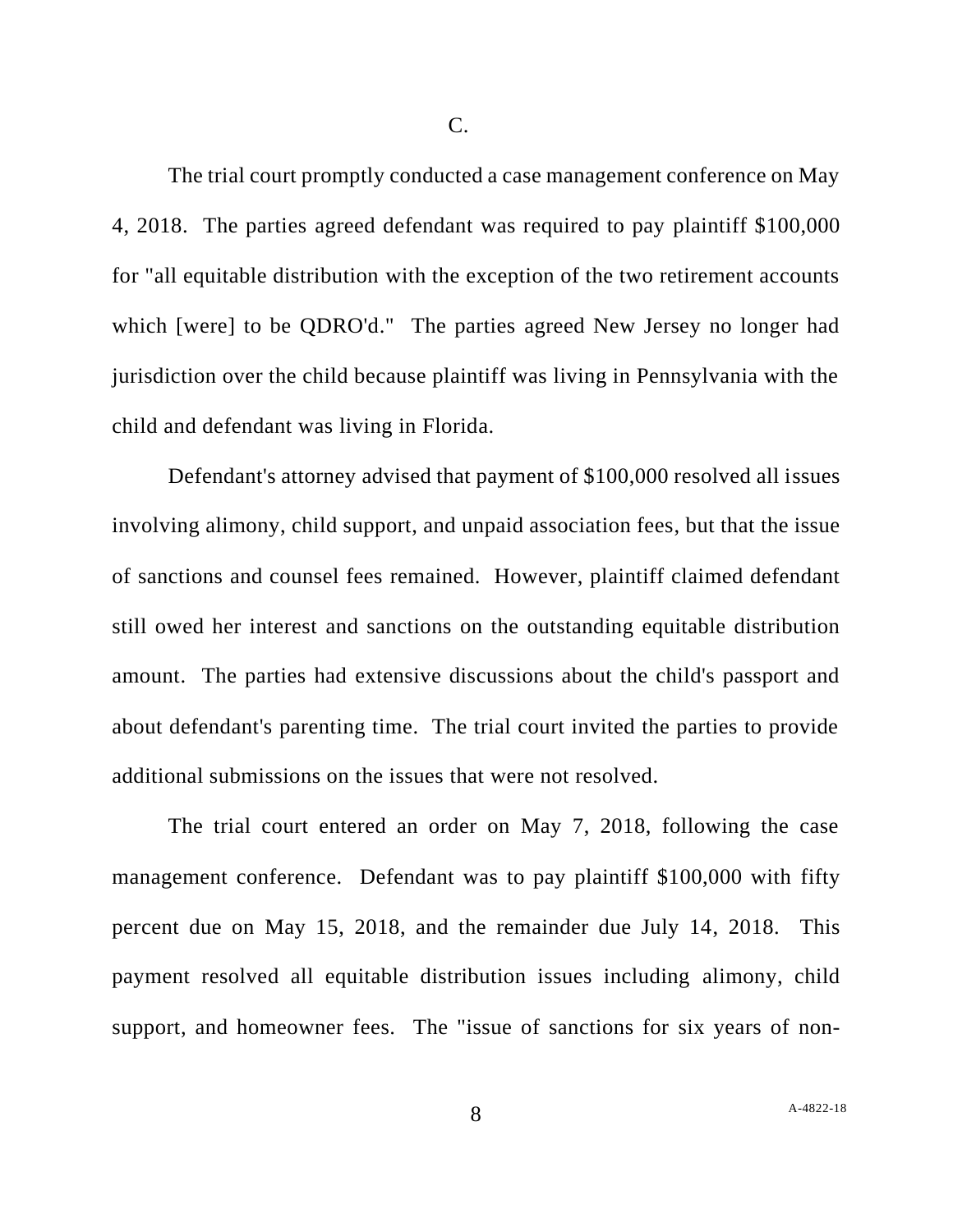payment [by defendant] [was] reserved pending receipt of the parties' supplemental pleadings." Attorney's fees also were reserved. The order did not resolve the passport and parenting time issues because "the parties agree that jurisdiction over the parties' child is in Lehigh County, Pennsylvania." All other issues were denied without prejudice.

The parties sent letters to the trial court following entry of the order and supplemental pleadings. Defendant contended in his May 16, 2018 submission that there had been a global settlement on May 4, 2018, except for attorney's fees. Defendant analyzed the factors in Rule 5:3-5(c) and Rule 4:42-9. Defendant alleged that he had paid counsel fees of \$117,575, which included the fees for all of the appeals. Defendant claimed he could not pay plaintiff in a lump sum.

Plaintiff's supplemental pleading for interest, sanctions and counsel fees on June 1, 2018, claimed there were two items missing from the order: the QDRO needed to be completed and the cost of the passport application should be shared equally. She claimed there were other issues that were not resolved, including the recalculation of child support, the need for a subpoena to defendant's employer, attorney's fees, interest and sanctions. With respect to attorney's fees, plaintiff addressed the factors set forth in Rule 5:3-5 and Rule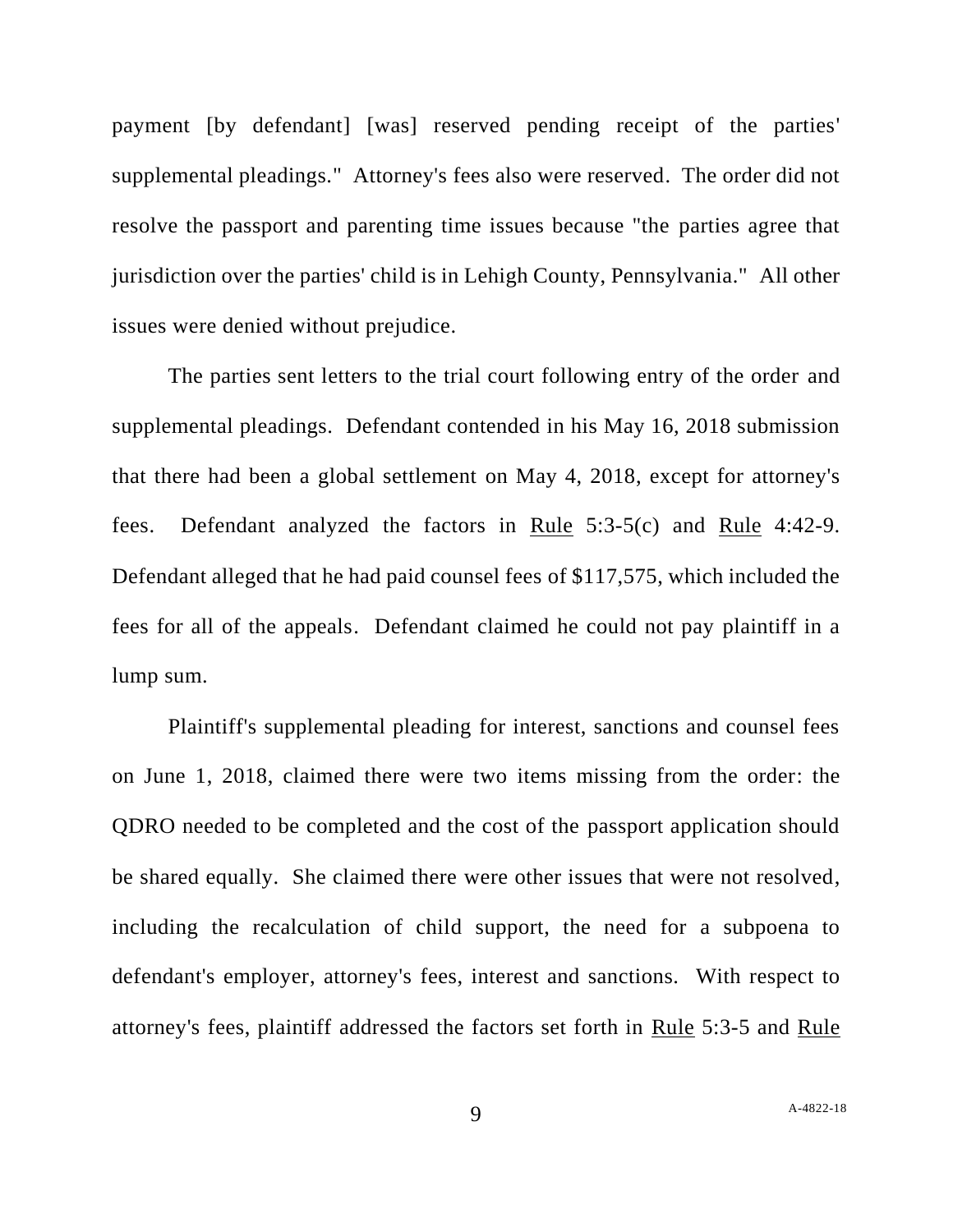4:42-9. She alleged that had she been paid equitable distribution six years ago, she could have invested these monies, generating at least a three percent return.

The trial court did not immediately respond to these supplemental submissions. In March 2019, plaintiff made inquiry of its status with the court.

On April 4, 2019, the court denied — on the papers submitted — both parties' requests for attorney's fees without prejudice and ordered all other portions of the May 7, 2018 order to remain in effect. In its Statement of Reasons, the court mentioned factors to consider when deciding whether to award attorney's fees without otherwise addressing the factors. The court found "no bad faith on the part of either party" and denied their requests for attorney's fees.

#### D.

Plaintiff filed a motion to enforce the May 7, 2018 order by adjudicating defendant was in violation of litigant's rights for not complying with its provisions. Plaintiff's certification alleged defendant still owed her \$12,650 in equitable distribution even though he first was ordered to pay her on March 31, 2012. On July 14, 2018, defendant paid plaintiff \$37,350 instead of \$50,000. This reduction represented funds from the TD Ameritrade investment account. She argued this account was her property. Plaintiff requested an order requiring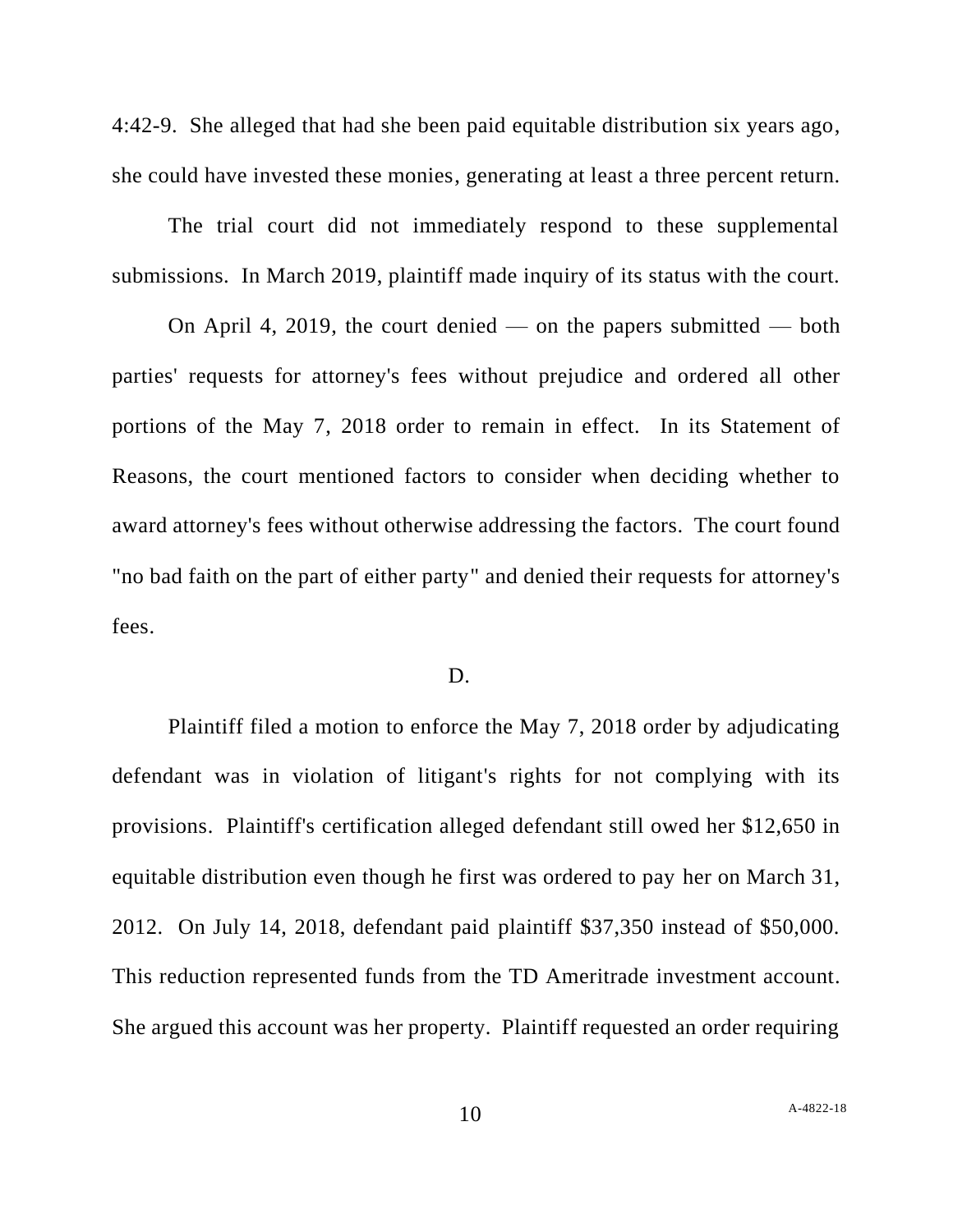the immediate payment of these funds, sanctions of \$100 per day beginning from July 14, 2018, when they were due to her, and a judgment. Plaintiff requested three percent interest on \$171,735 for the period from March 2012 to July 14, 2016. Plaintiff requested permission to subpoena defendant's employer and to compel defendant to provide his latest income statements in order to recalculate child support and to prove his dishonesty about his work location. Plaintiff requested defendant to pay all of her attorney's fees since October 2014 totaling \$56,185.27.

Defendant filed a cross-motion for reconsideration of the April 4, 2019 order that denied his request for attorney's fees. He alleged he paid more than \$100,000 in fees and requested an award based on plaintiff's alleged bad faith. Defendant argued that all the outstanding issues were resolved at the May 4, 2018 conference except for attorney's fees. He never "consent[ed] to interest or sanctions being considered . . . ." Defendant argued that no sanctions should be imposed under the March 2016 order because he complied with the relief requested. Pursuant to paragraph 12 of the DJOD, plaintiff was to receive onehalf of the investment accounts including Scottrade and TD Ameritrade in the amount of \$15,885.09. On July 24, 2015, he paid plaintiff \$15,000 with a balance of \$885.09 remaining. This balance was "accounted for in the \$100,000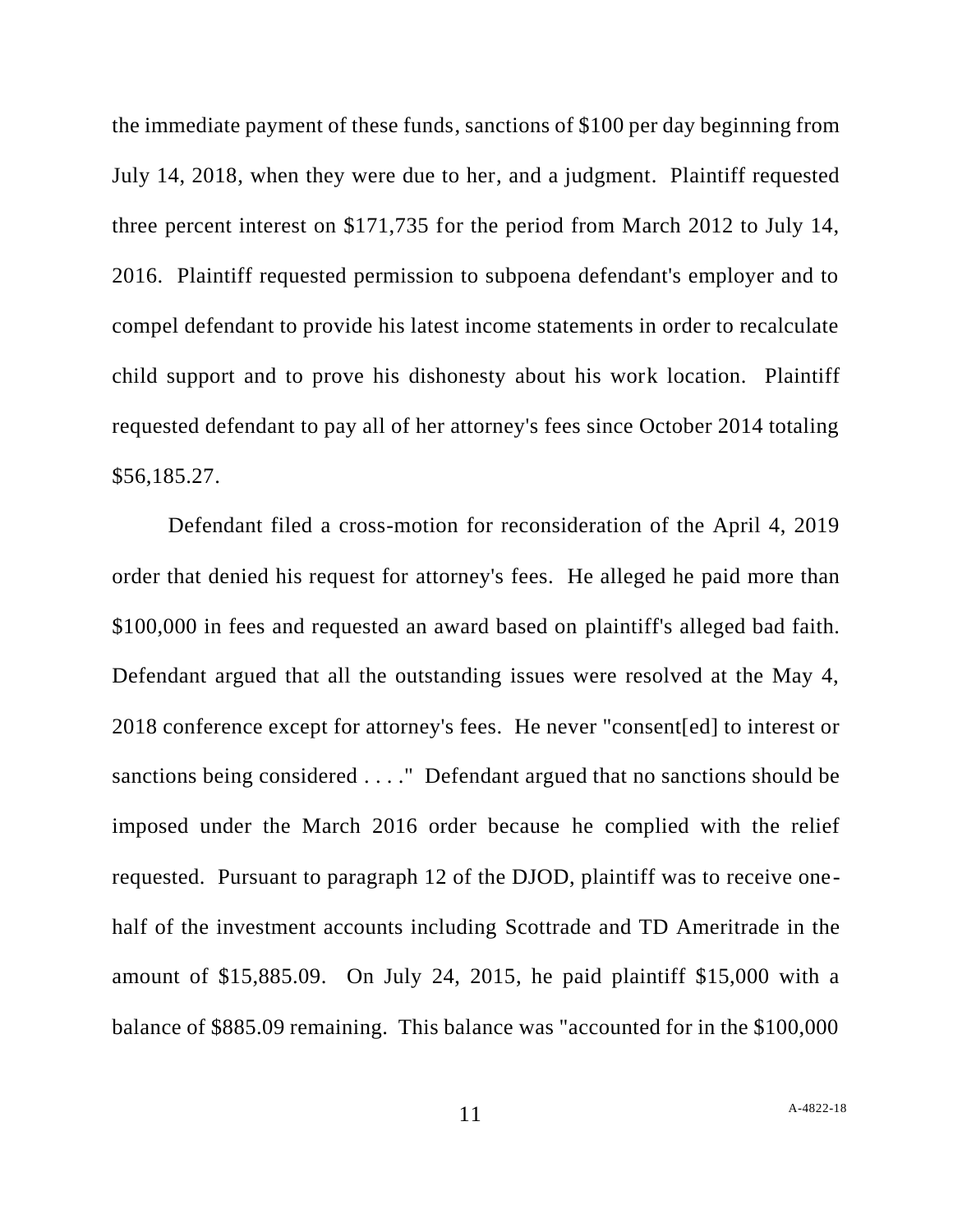delineated in the Consent Order . . . ." He claims he signed a form transferring \$12,650 to plaintiff's name. Defendant claims that once he did that, the Scottrade and TD Ameritrade accounts were his assets, not plaintiff's. Defendant argues he has paid the total sum of \$100,000 by three checks of \$25,000 and one of \$12,350. However, when he tried to liquidate the TD account to apply the \$12,650 in that account, he could not because plaintiff changed the passwords. He alleged plaintiff did not divide the marital portion of her 401K and requested sanctions. Defendant raised other issues about parenting time, child support and the child's passport.

Plaintiff repeated many of her claims in her reply and denied withholding the QDRO.

On June 12, 2019, the trial court denied as moot plaintiff's motion for defendant to pay plaintiff \$12,650 and relied on the exhibit from defendant showing his payments. The court did not assess sanctions or interest on the unpaid equitable distribution. It denied plaintiff's request to serve a subpoena on defendant's employer or require defendant to provide his latest income statements.

The court denied reconsideration of its order about attorney's fees and denied all requests for counsel fees without prejudice. It would not reconsider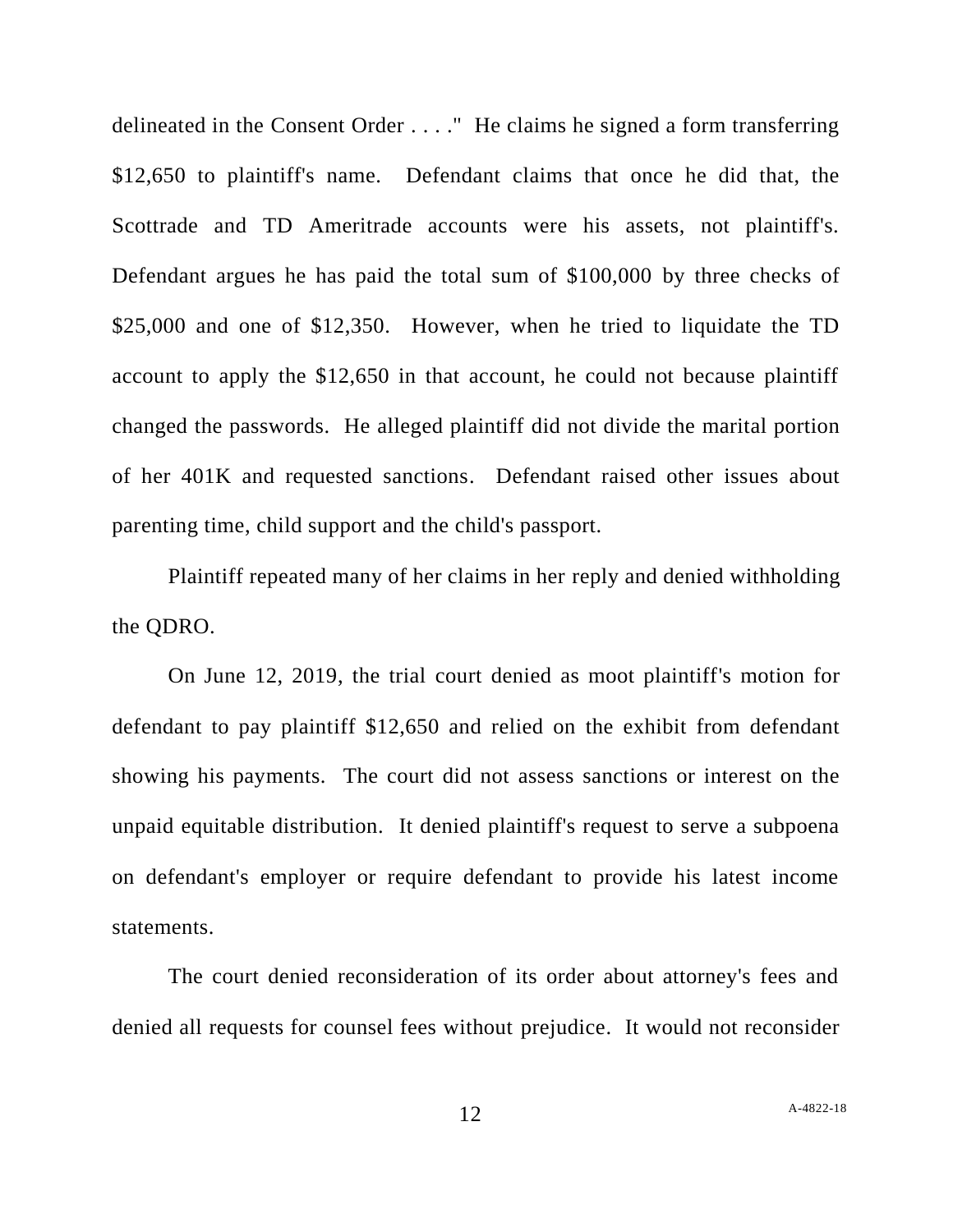the April 4, 2019 order denying attorney's fees, concluding that it "has not overlooked any information or erred in its previous order." The court briefly reviewed cases about attorney's fees and the parties' arguments on this point and concluded there was no bad faith on the part of either party and accordingly denied attorney's fees.

Defendant's cross-motion to require plaintiff to divide the marital portion of her 401K was granted. She was to finalize division of her retirement account within fourteen days. All issues regarding the child were denied based on lack of jurisdiction.

On appeal, plaintiff raises the following issues:

## POINT I

THE TRIAL COURT DENIED COUNSEL FEES WITHOUT CONSIDERING ALL EVIDENCE POINTING TO DEFENDANT'S EXTREME BAD FAITH, STALLING PAYMENTS FOR [SEVEN] YEARS, OBJECTING TO PLAINTIFF'S RELOCATION TO USE IT AS A NEGOTIATION TOOL AND RELOCATING TO FLORIDA HIMSELF IN JUNE 2016, CONTRADICTING HIS OWN POSITION OF IMPACT TO VISITATION.

# POINT II

TRIAL COURT DID NOT ADDRESS INTEREST & SANCTIONS IN THE ORDER DATED APRIL 4, 2019 & DENIED MOTION FOR RECONSIDERATION FOR THE SAME ON JUNE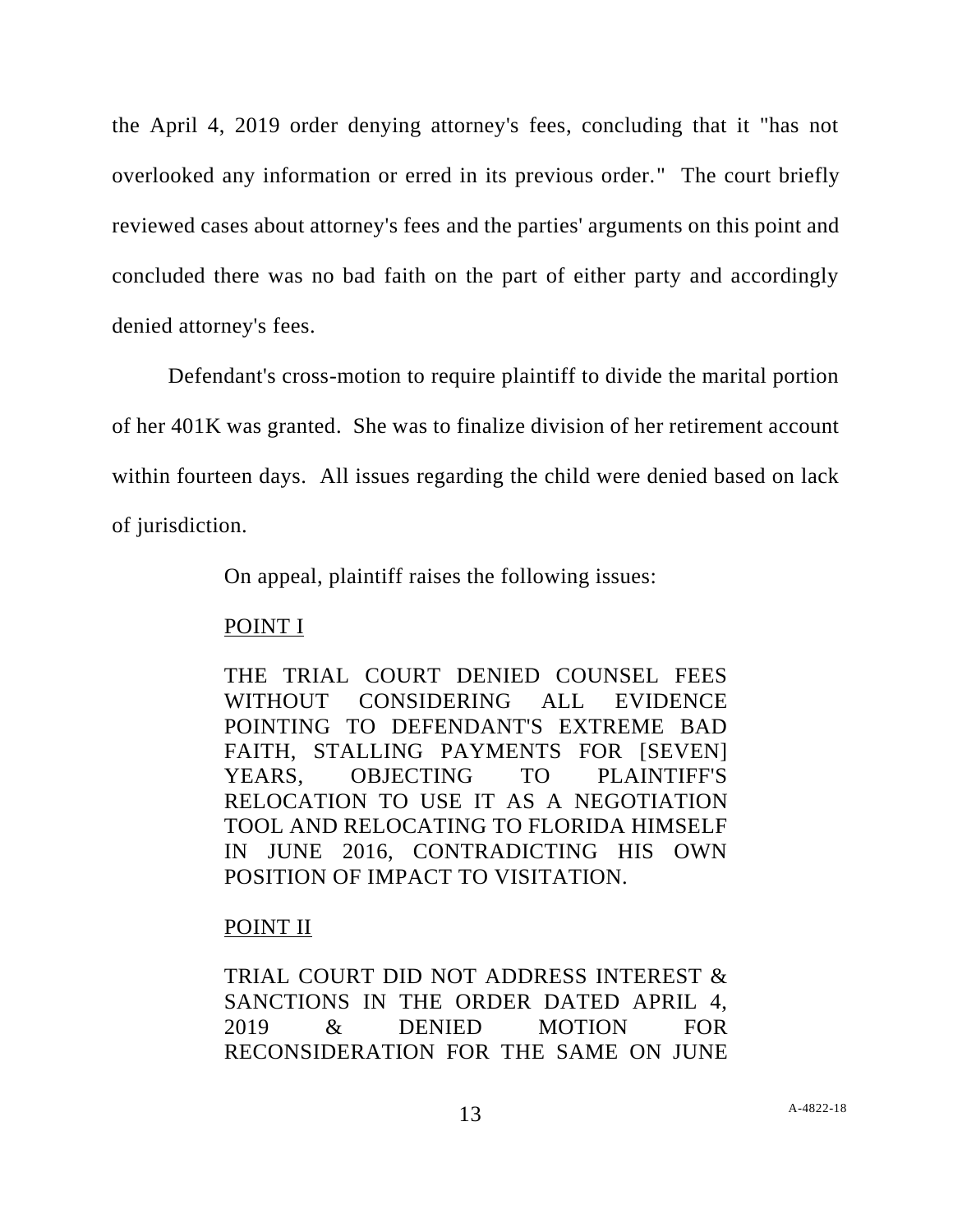12, 2019. INTEREST & SANCTIONS SHOULD BE IMPOSED FOR WILLFUL AND UNJUSTIFIED NON-COMPLIANCE BY THE DEFENDANT.

# POINT III

DEFENDANT FAILED TO COMPLY WITH THE CONSENT ORDER DATED MAY 7, 2018, LITIGANT'S RIGHTS SHOULD BE ENFORCED AND DEFENDANT SHOULD BE FORCED TO PAY THE OUTSTANDING \$12,650 AND BE SANCTIONED FOR THE PERIOD HE DID NOT COMPLY.

Defendant filed a cross-appeal from paragraph one of the April 4, 2019

order and paragraphs nine, ten and nineteen of the June 12, 2019 order, arguing

the following issues:

Point I

# THE TRIAL COURT DID NOT ERR BY DENYING PLAINTIFF'S REQUEST FOR COUNSEL FEES.

A. Plaintiff's Claim for Counsel Fees is Limited to What she Sought in Her Notice of Motion Filed on March 29, 2016.

B. Defendant Did Not Act in Bad Faith Throughout This Litigation.

C. Plaintiff Comes to Court with Unclean Hands and Failed to be Forthcoming with the Court in Her Application for Counsel Fees.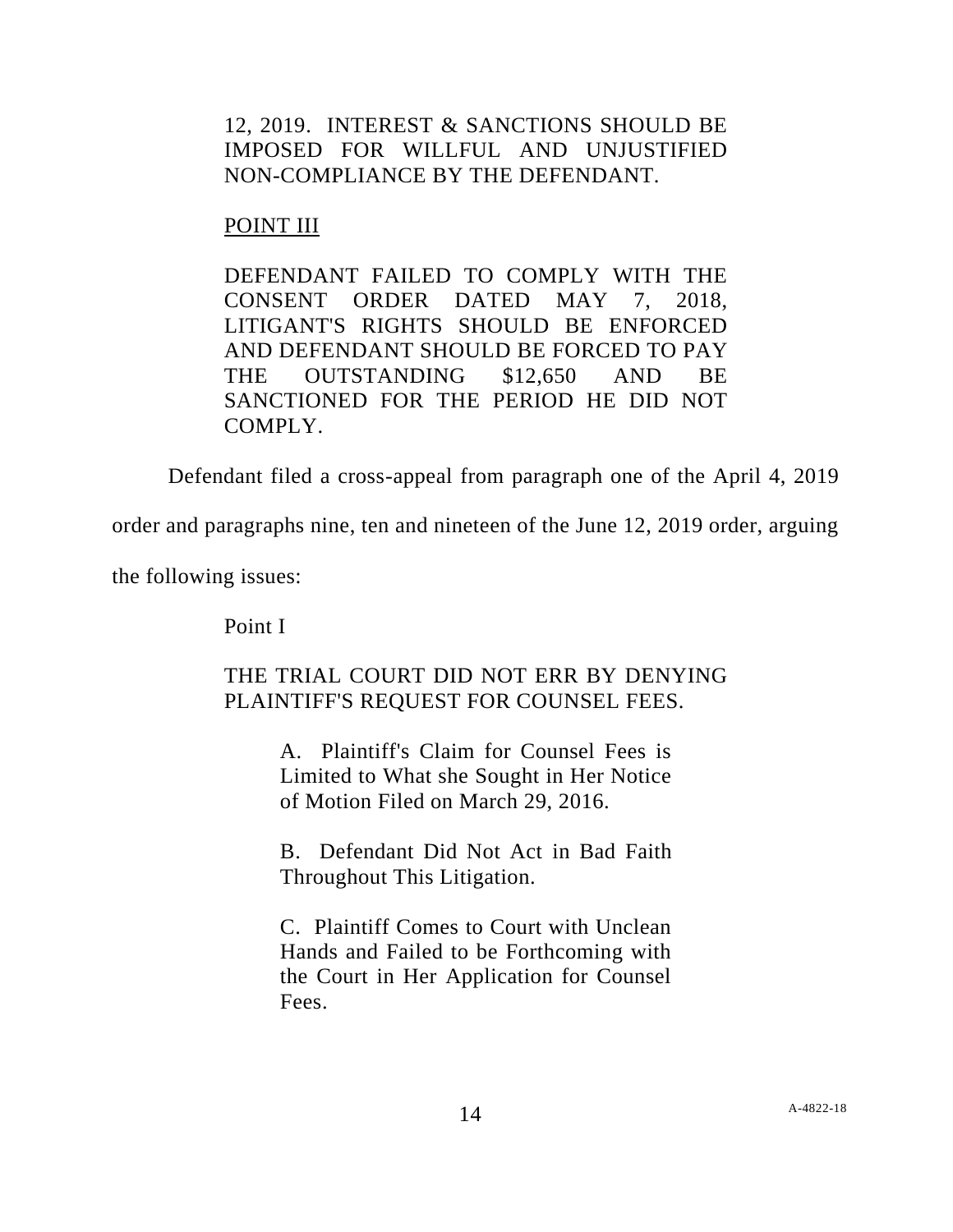Point II

## THE TRIAL COURT DID NOT ERR BY FAILING TO ADDRESS "INTEREST" AND "SANCTIONS".

Point III

THE COURT DID NOT ERR BY FINDING THAT DEFENDANT SATISFIED HIS OBLIGATION TO PAY PLAINITFF \$100,000 PURSUANT TO THE CONSENT ORDER DATED MAY 7, 2018.

Point IV

# THE COURT ERRED BY DENYING DEFENDANT'S REQUEST FOR COUNSEL FEES AS REQUESTED IN HIS CROSS-MOTION DATED APRIL 22, 2016.

Point V

# THE COURT ERRED BY DENYING DEFENDANT'S REQUEST FOR COUNSEL FEES REQUESTED IN HIS CROSS-MOTION DATED MAY 22, 2019.

### II.

We accord "great deference to discretionary decisions of Family Part judges," Milne v. Goldenberg, 428 N.J. Super. 184, 197 (App. Div. 2012) (citations omitted), in recognition of the "family courts' special jurisdiction and expertise in family matters . . . ." N.J. Div. of Youth & Family Servs. v. M.C. III, 201 N.J. 328, 343 (2010) (quoting Cesare v. Cesare, 154 N.J. 394, 413 (1998)). However, "[a] trial court's interpretation of the law and the legal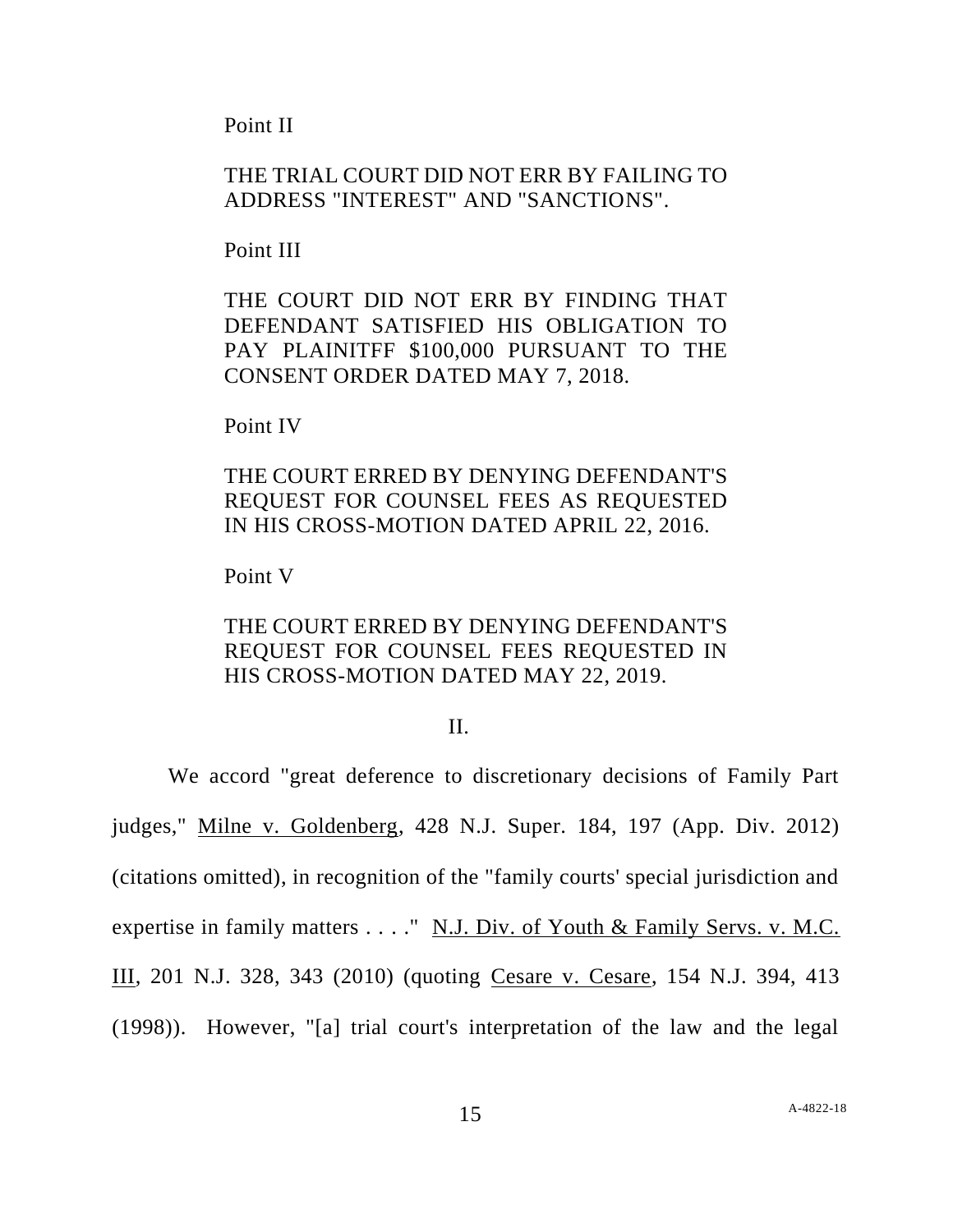consequences that flow from established facts are not entitled to any special deference." Hitesman v. Bridgeway, Inc., 218 N.J. 8, 26 (2014) (quoting Manalapan Realty, L.P. v. Twp. Comm. of Manalapan, 140 N.J. 366, 378  $(1995)$ .

#### A.

Plaintiff appeals the first paragraph of the April 4, 2019 order and the first eight paragraphs of the June 12, 2019 order. Among plaintiff's arguments, she contends she should have been awarded interest and sanctions on the amount of equitable distribution defendant did not pay her from March 2012 to July 2016. In contrast, defendant argues the parties reached a global settlement on May 4, 2018, that resolved, by consent, all issues about interest or sanctions on these amounts. Defendant contends the only issue that remained after the May 4, 2018 settlement conference was the unresolved issue of attorney's fees that both sides were requesting.

Wadhwa III concerned plaintiff's March 2016 motion. In that motion, plaintiff asked for sanctions and statutory interest against defendant for the equitable distribution that he had not paid her. Plaintiff requested sanctions of \$100 per day if defendant did not pay her within fourteen days. If not, plaintiff requested an order requiring defendant to liquidate his portion of his 401K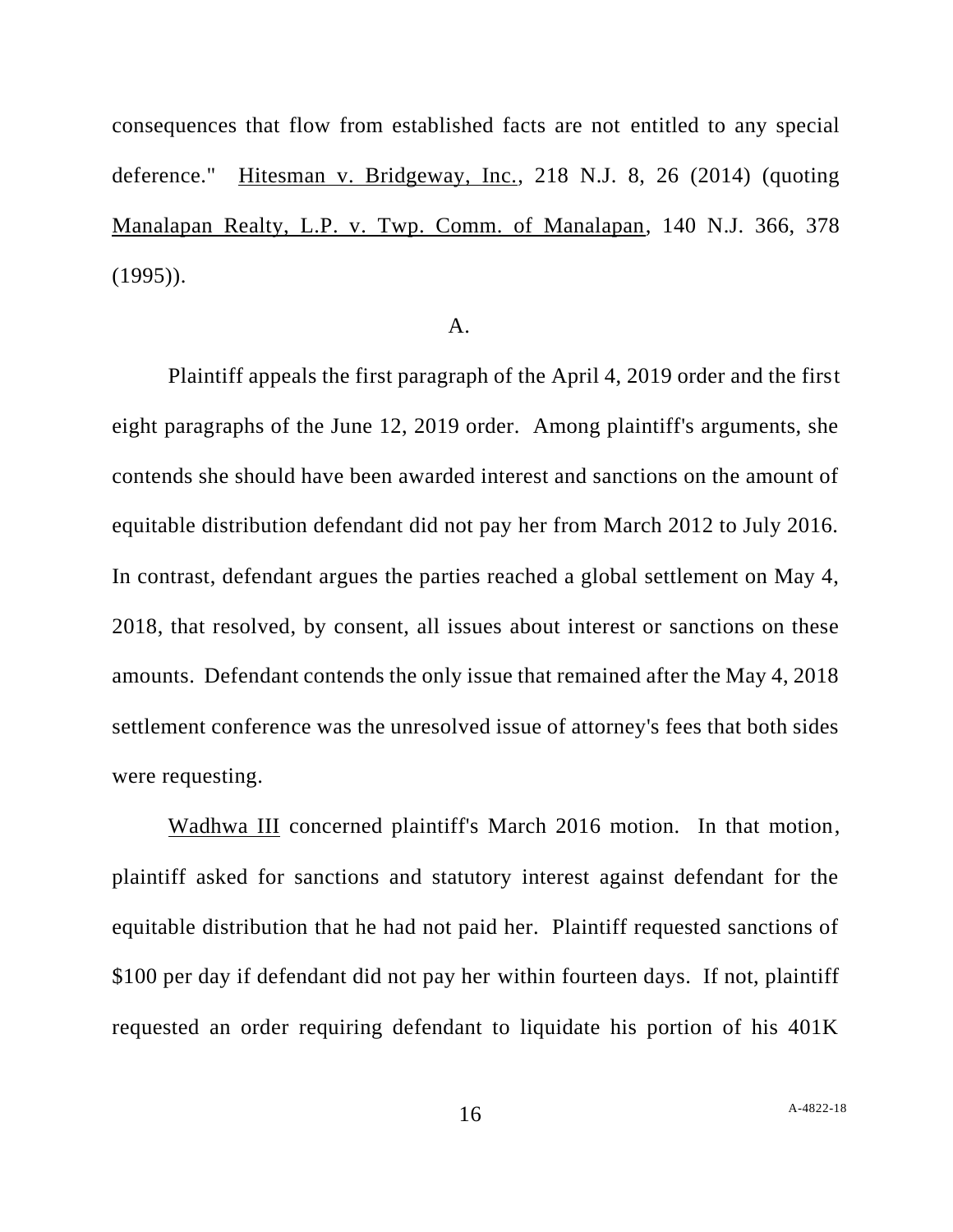within seven days and pay her. If that did not occur, plaintiff requested another order that would reduce to a judgment the amount of equitable distribution still owed to her and permit interest to accrue on that judgment. Plaintiff's supporting certification provided that interest was appropriate because she could have invested the money. Thus, plaintiff's request in 2016 was for sanctions and interest.

Applying that here, on May 4, 2018, the parties reached a settlement that defendant owed plaintiff \$100,000 for equitable distribution. The transcript makes clear, however, that plaintiff did not agree to give up what she perceived to be her claim for interest or sanctions.

THE COURT: What's remaining now?

PLAINTIFF: Interest and sanctions, Your Honor, for the six years of nonpayments and counsel fees for the bad faith application he made about my relocation because his main agenda was getting the financials resolved and getting his \$1500 payment plans.

Counsel for defendant disagreed.

DEFENDANT'S COUNSEL: I mean honestly, given that we are settling our claim for alimony and child support, I don't think sanctions and counsel fees should, can stay on the table, Your Honor, but interest. Our application for a payment plan as soon as the Appellate Division issued a decision, we filed our application for a payment plan. So[,] the interest, I mean if Your Honor wants to include it, Your Honor can make a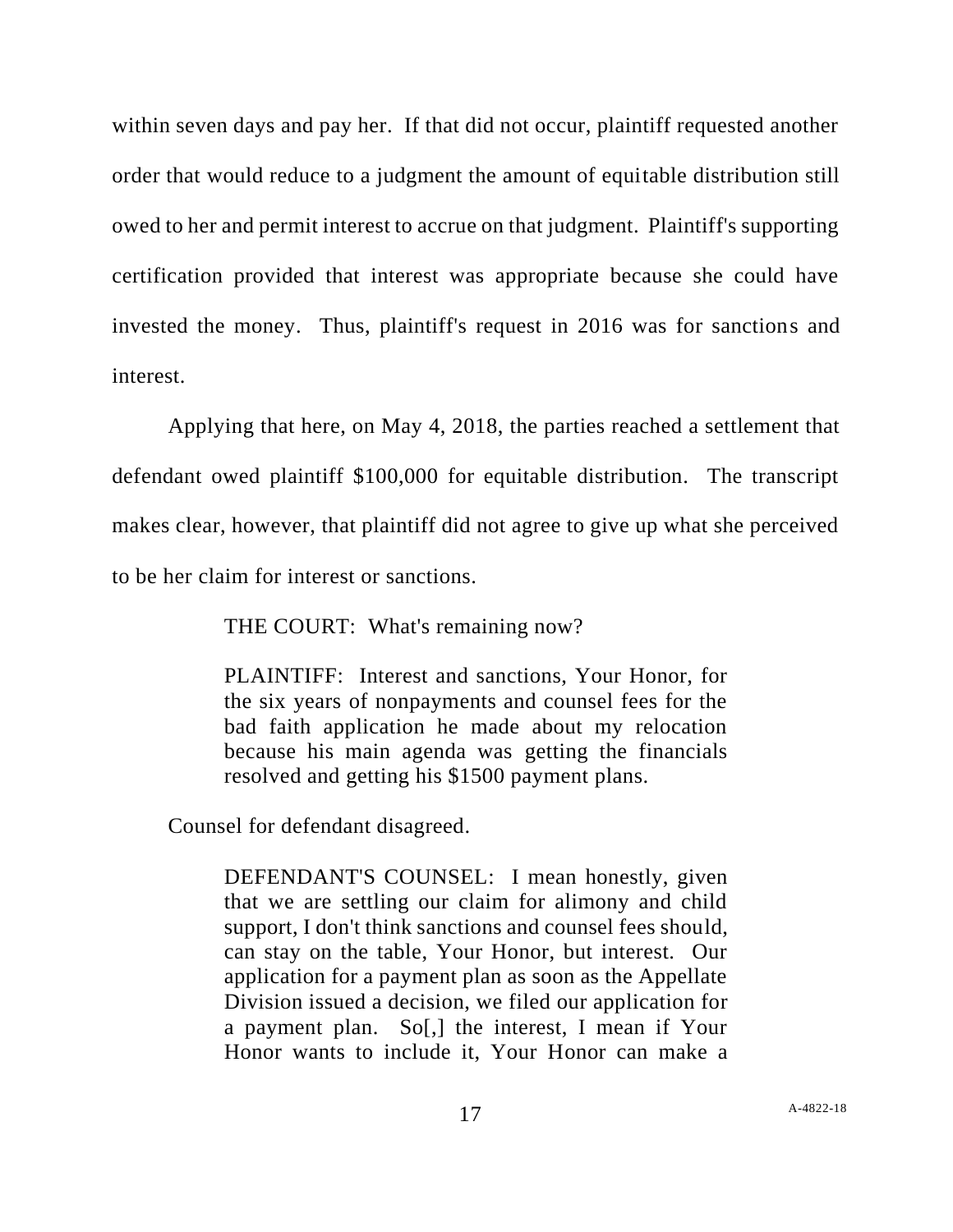decision. If you want us to submit something supplemental and to brief it, I'm happy to do it.

Starting first with the issue of sanctions, the trial court's May 7, 2018 order correctly reserved that issue pending receipt of supplemental pleadings because plaintiff requested sanctions in her 2016 motion and that issue was not resolved at the May 4, 2018 settlement conference. However, the trial court then denied plaintiff's request for sanctions without prejudice in the June 12, 2019 order.

"The scope of relief in a motion in aid of litigants' rights is limited to remediation of the violation of a court order." Abbott ex rel. Abbott v. Burke, 206 N.J. 332, 371 (2011). We review a trial judge's enforcement of litigant's rights pursuant to Rule 1:10-3 under an abuse of discretion standard. See Barr v. Barr, 418 N.J. Super. 18, 46 (App. Div. 2011). An abuse of discretion "arises when a decision is 'made without a rational explanation, inexplicably departed from established policies, or rested on an impermissible basis.'" Flagg v. Essex Cty. Prosecutor, 171 N.J. 561, 571 (2002) (quoting Achacoso-Sanchez v. Immigr. & Naturalization Serv., 779 F.2d 1260, 1265 (7th Cir. 1985)).

The order denying application of sanctions here was made without any findings of fact or explanation. Rule 1:7-4(a) requires that in all actions tried without a jury, the court "shall, by an opinion or memorandum decision, either written or oral, find the facts and state its conclusions of law . . . ." "The purpose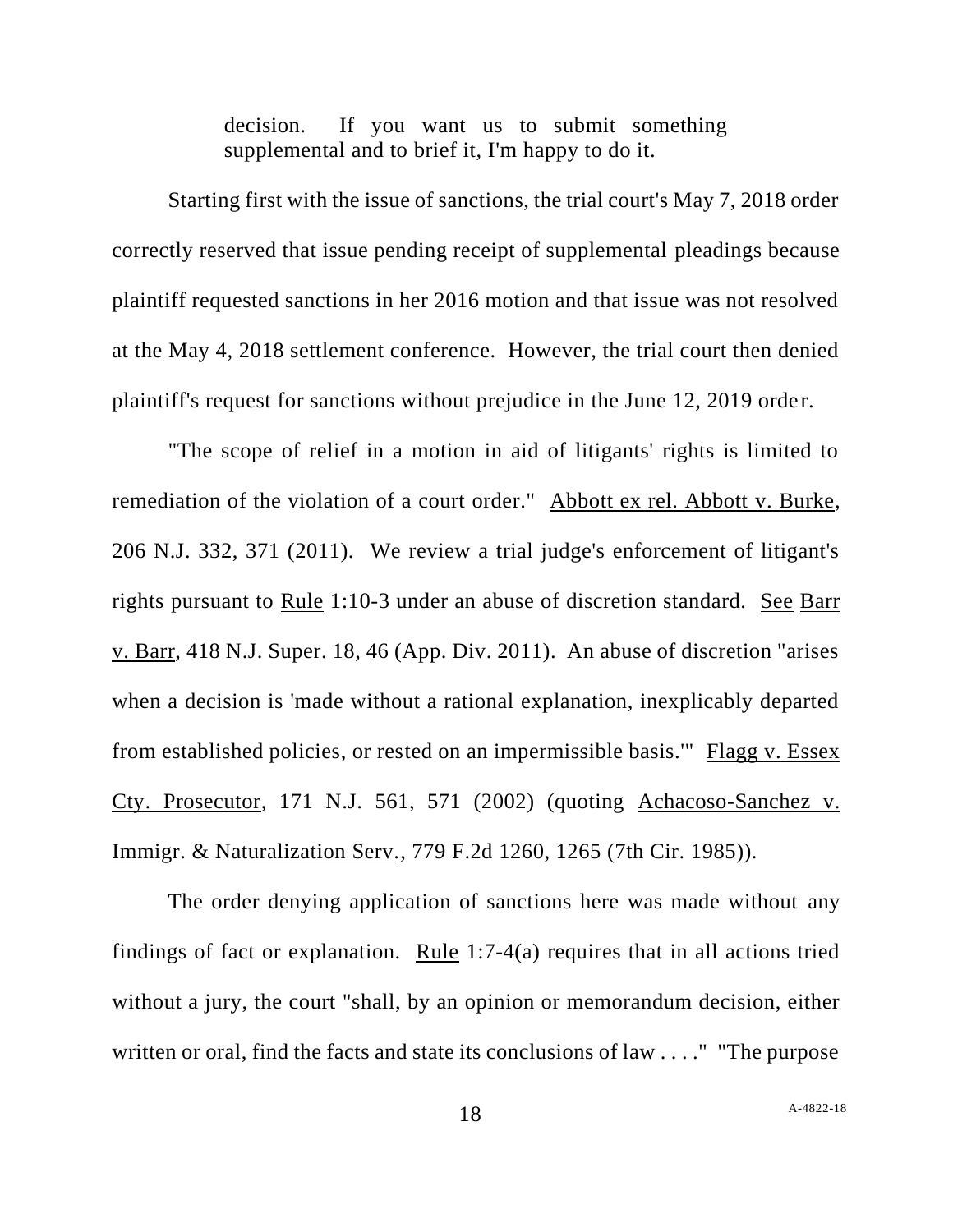of the rule is to make sure that the court makes its own determination of the matter." In re Tr. Created by Agreement Dated Dec. 20, 1961, ex rel. Johnson and Hoffman, Lienhard & Perry, 399 N.J. Super. 237, 254 (App. Div. 2006). "When a trial court issues reasons for its decision, it 'must state clearly [its] factual findings and correlate them with relevant legal conclusions, so that parties and the appellate courts [are] informed of the rationale underlying th[ose] conclusion[s].'" Avelino-Catabran v. Catabran, 445 N.J. Super. 574, 594-95 (App. Div. 2016) (alternations in original) (quoting Monte v. Monte, 212 N.J. Super. 557, 565 (App. Div. 1986)). "[T]he appellate court ordinarily cannot perform its review function in the absence of findings." Filippone v. Lee, 304 N.J. Super. 301, 306 (App. Div. 1997).

The trial court did not explain the basis for its ruling. We cannot evaluate the order without factual findings and reasons. We reverse this portion of the trial court's June 12, 2019 order and remand that issue to the trial court for further proceedings.

On the issue of interest, plaintiff claimed at the May 4, 2018 settlement conference that she was entitled to interest for six years of nonpayment. In her 2016 motion, she requested "statutory interest" and argued that interest was appropriate because she could have invested the money. Plaintiff never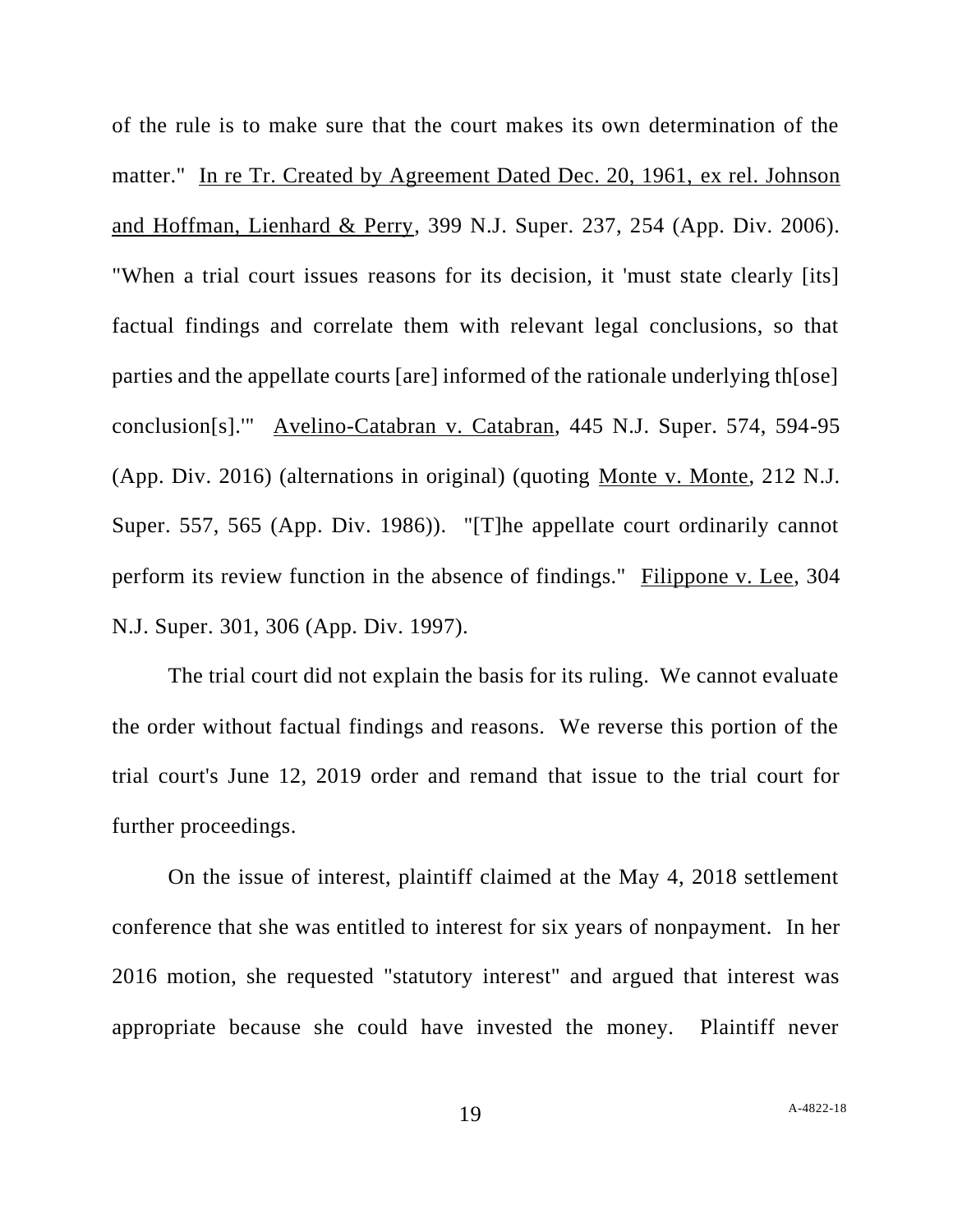relinquished those claims. Therefore, the trial court should have considered plaintiff's request for interest in the April 9, 2019 and June 12, 2019 orders. Having not done so, that portion of those orders also are reversed and remanded for further proceedings.

### B.

Both parties appeal portions of the April 4, 2019 and June 12, 2019 orders that denied their requests for attorney's fees. Both parties are seeking fees for their motions filed post-remand and for fees incurred for earlier applications.

Defendant argues that plaintiff's request should be limited to consideration of just \$4708 in attorney's fees for filing her March 2016 motion. However, her March 2016 motion did reference that she would be seeking additional attorney's fees for an earlier period. In fact, her reply included a request for \$20,585.27 for fees and costs supported by a certification from her prior counsel.

We will not disturb a counsel fee award in a matrimonial case under Rule 5:3-5(c) except "on the 'rarest occasion,' and then only because of clear abuse of discretion." Strahan v. Strahan, 402 N.J. Super. 298, 317 (App. Div. 2008) (quoting Rendine v. Pantzer, 141 N.J. 292, 317 (1995)). Appellate courts intervene when a trial judge's determination of fees is based on "irrelevant or inappropriate factors or amounts to a clear error in judgment" and is "not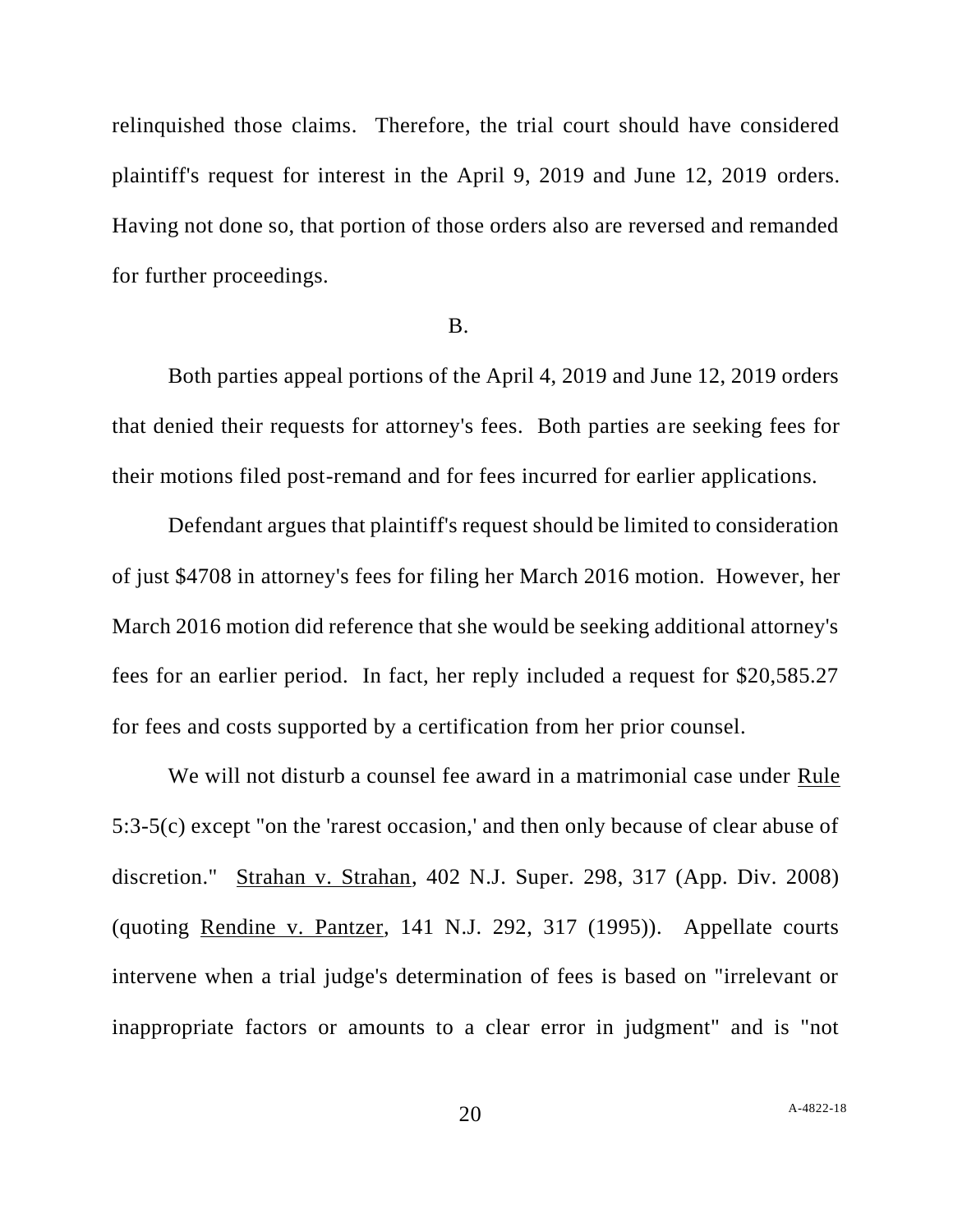premised upon consideration of all relevant factors." Masone v. Levine, 382 N.J. Super. 181, 193 (App. Div. 2005) (citing Flagg, 171 N.J. at 571). Whenever an application is made in the Family Part for counsel fees, "the court shall determine the appropriate award  $\dots$  if any,  $\dots$  [after] consider[ing] the factors set forth in [Rule 5:3-5], the financial circumstances of the parties, and the good or bad faith of either party." N.J.S.A. 2A:34-23. Accordingly, the court must consider:

> (1) the financial circumstances of the parties; (2) the ability of the parties to pay their own fees or to contribute to the fees of the other party; (3) the reasonableness and good faith of the positions advanced by the parties both during and prior to trial; (4) the extent of the fees incurred by both parties; (5) any fees previously awarded; (6) the amount of fees previously paid to counsel by each party; (7) the results obtained; (8) the degree to which fees were incurred to enforce existing orders or to compel discovery; and (9) any other factor bearing on the fairness of an award.

 $[R. 5:3-5(c).]$ 

The trial court denied both parties' requests for fees. In its April 4, 2019 order, the court provided a statement of reasons noting it needed to consider "the requesting party's need, the requesting party's financial ability to pay, and the requesting party's good faith in instituting or defending the action," citing Williams v. Williams, 59 N.J. 229, 233 (1971). However, the only finding the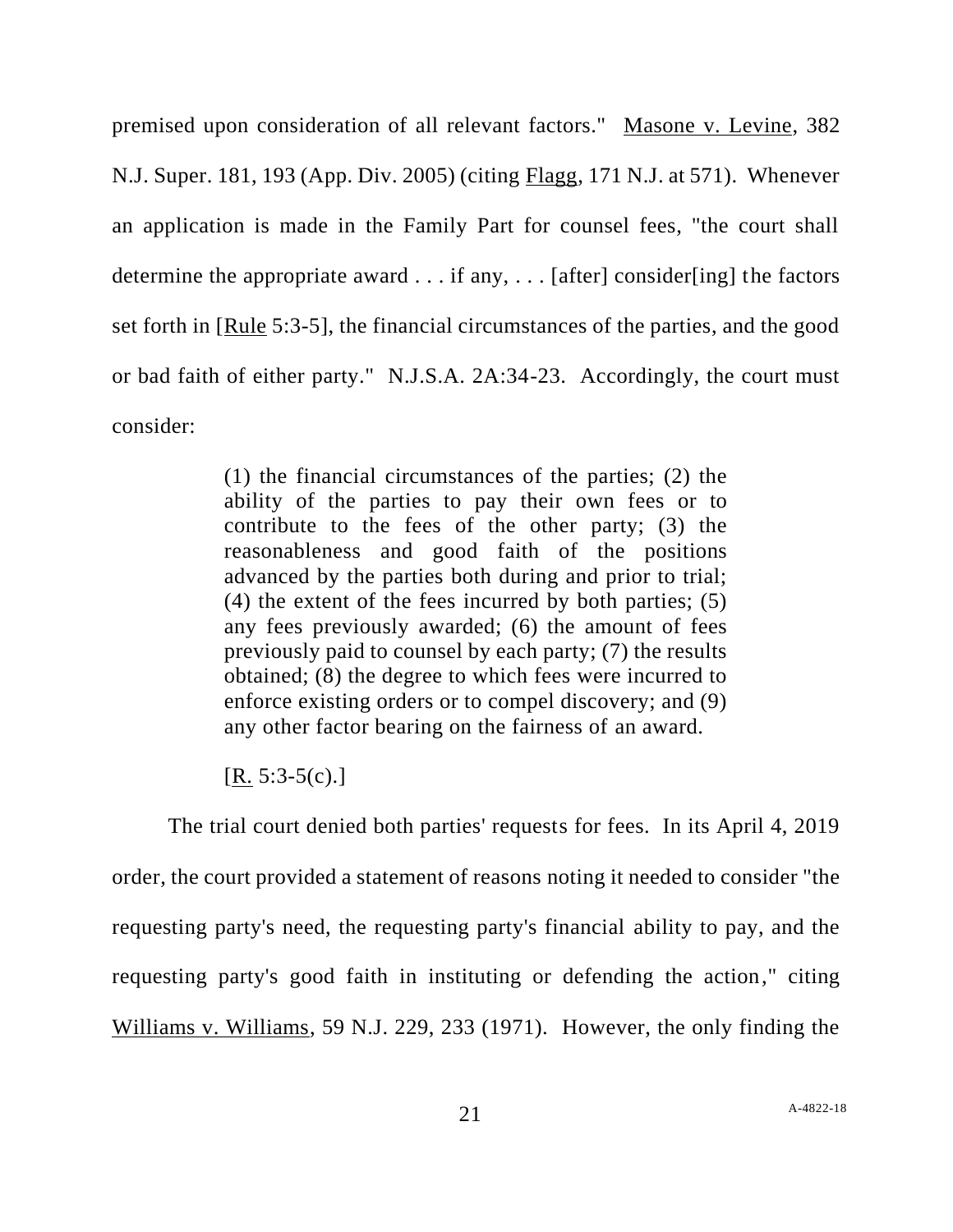court made was that it "finds no bad faith on the part of either party." There was no explanation what facts of record supported that decision. We do not know what the court considered or found about the parties' ability to pay or their need. There was no consideration of the other factors in Rule 4:42-9 or Rule 5:3-5(c).

The parties asked the trial court for reconsideration of the fee issues. We review an order denying reconsideration for abuse of discretion. Triffin v. Johnston, 359 N.J. Super. 543, 550 (App. Div. 2003). Reconsideration "should be utilized only for those cases which fall into that narrow corridor in which either 1) the [c]ourt has expressed its decision based upon a palpably incorrect or irrational basis, or 2) it is obvious that the [c]ourt either did not consider, or failed to appreciate the significance of probative, competent evidence." Palombi v. Palombi, 414 N.J. Super. 274, 288 (App. Div. 2010) (quoting D'Atria v. D'Atria, 242 N.J. Super. 392, 401 (Ch. Div. 1990)).

In the June 12, 2019 order, the court once again denied the applications for fees. The court reiterated its finding that neither party had acted in bad faith and set forth in part, the arguments the parties made that the other had acted in bad faith. The court then said it had not overlooked any information nor had it erred in the prior order. It did not explain what it considered or how it analyzed the applicable factors. We are constrained to reverse the April 4, 2019 and June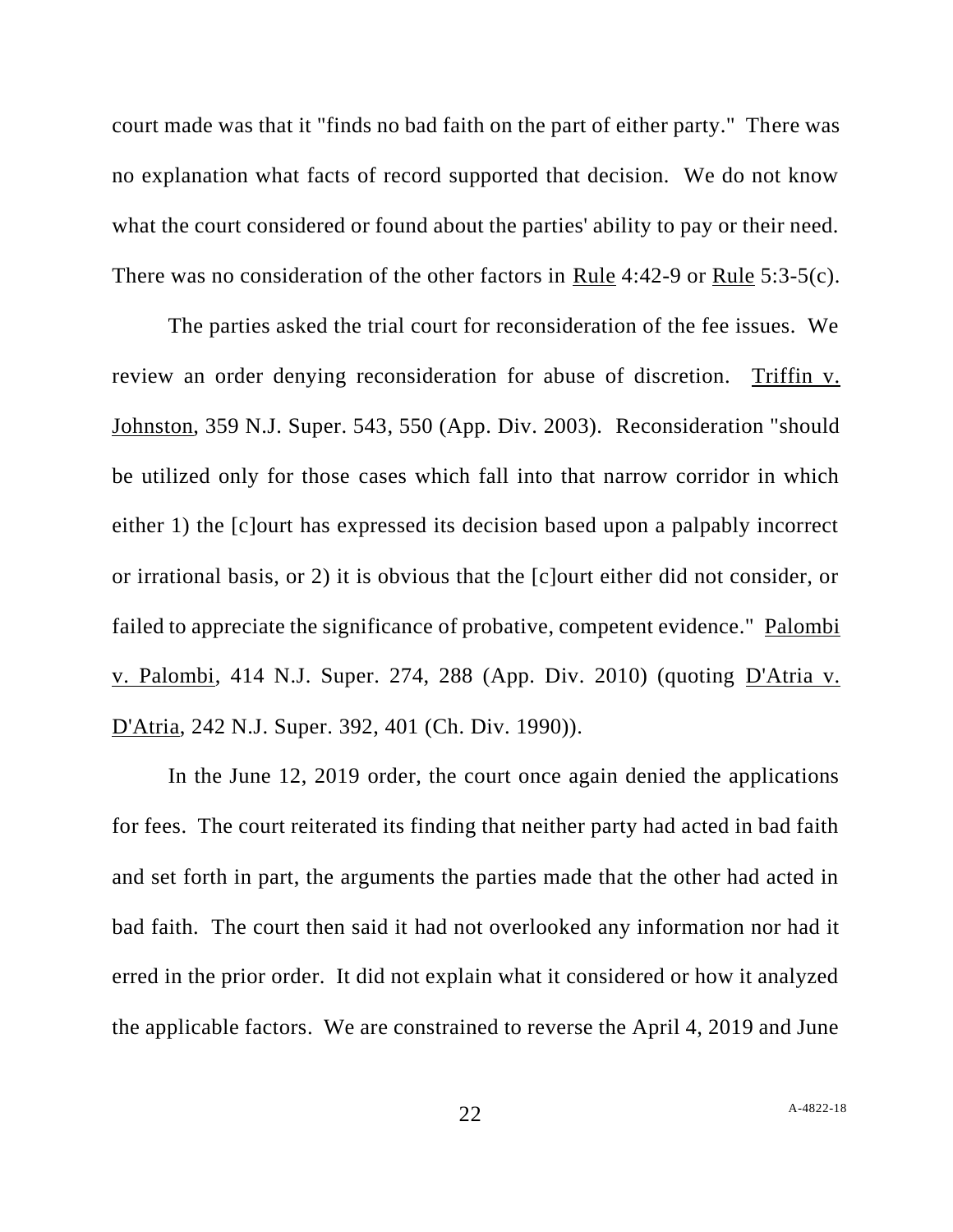12, 2019 orders that address attorney's fees and remand that issue to the trial court for further proceedings.

On remand the court should clarify the fees that are being requested. In that regard, defendant argues that plaintiff is requesting \$4708 in fees for the March 2016 order. However, her reply certification makes clear her request was not just for the motion. The court should consider the factors in Rule 4:42-9 and then Rule 5:5-3(c) in making appropriate findings of fact and conclusions of law to determine the attorney fee issues.

## C.

Plaintiff argues the trial court erred by denying as moot her motion to require defendant to pay her \$12,650 in equitable distribution. In its order, the trial court relied on an exhibit by defendant "with the breakdown of his \$100,000 payment pursuant to the parties' Consent Order dated May [7], 2018." The court did not discuss this issue in its Statement of Reasons. However, we glean from the court's order and holding that it must have concluded defendant paid the final \$12,650.

We are constrained to reverse paragraph two of the June 12, 2019 order. The court's order does not have findings of fact that are needed for our review. The problem is that both parties appear to claim ownership of the TD Ameritrade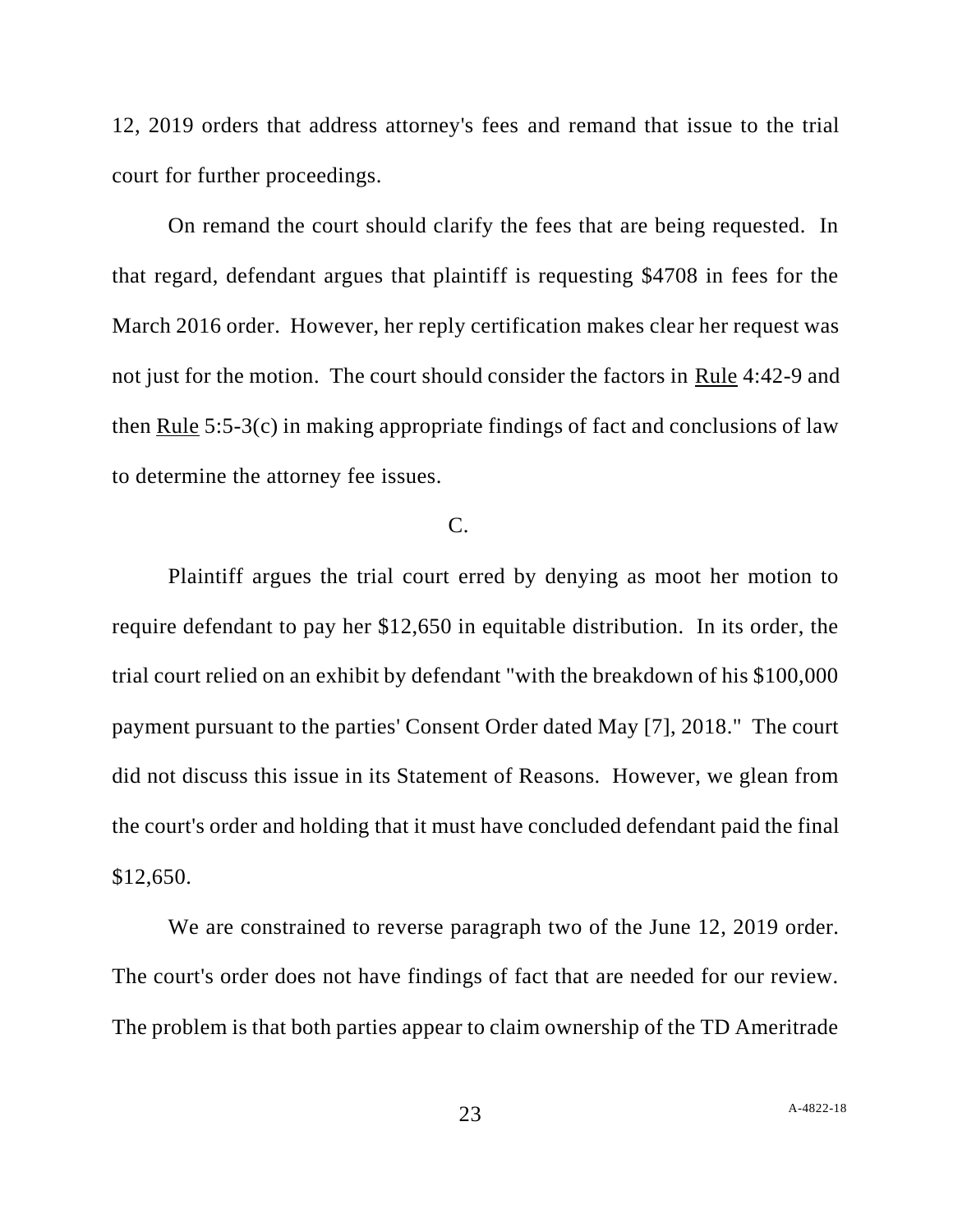account. Defendant argues that in the DJOD, the court ordered "[p]laintiff shall receive one-half of the investment accounts, including Scottrade and Ameritrade, in the amount of \$15,885.09." In the court's written findings of fact and conclusions of law for the divorce trial, it found the parties agreed to split the investment account between them evenly. The court discussed the amount plaintiff was entitled to from the Scottrade account. After that, the court stated, "[t]he [d]efendant also held an account with Ameritrade which was documented at P114." Defendant relies on this statement to claim ownership of the TD Ameritrade account. Defendant claims to have paid plaintiff \$25,000 in three installments, and then a third installment of \$12,350. He claims he paid the balance of \$12,650 by transferring ownership of the TD Ameritrade account to plaintiff.

Plaintiff claims the TD Ameritrade account is hers. She cites to the statements in the record which shows her name on the account. Those statements are addressed to "Neeti Wadhwa & Amit Sethi JT TEN" with a Pennsylvania address. Plaintiff argues that by giving her the account, defendant gave her nothing and that he still owes the balance of \$12,650.

The trial court made no findings on this issue other than to say that the issue was moot. Without findings of fact and conclusions of law based on the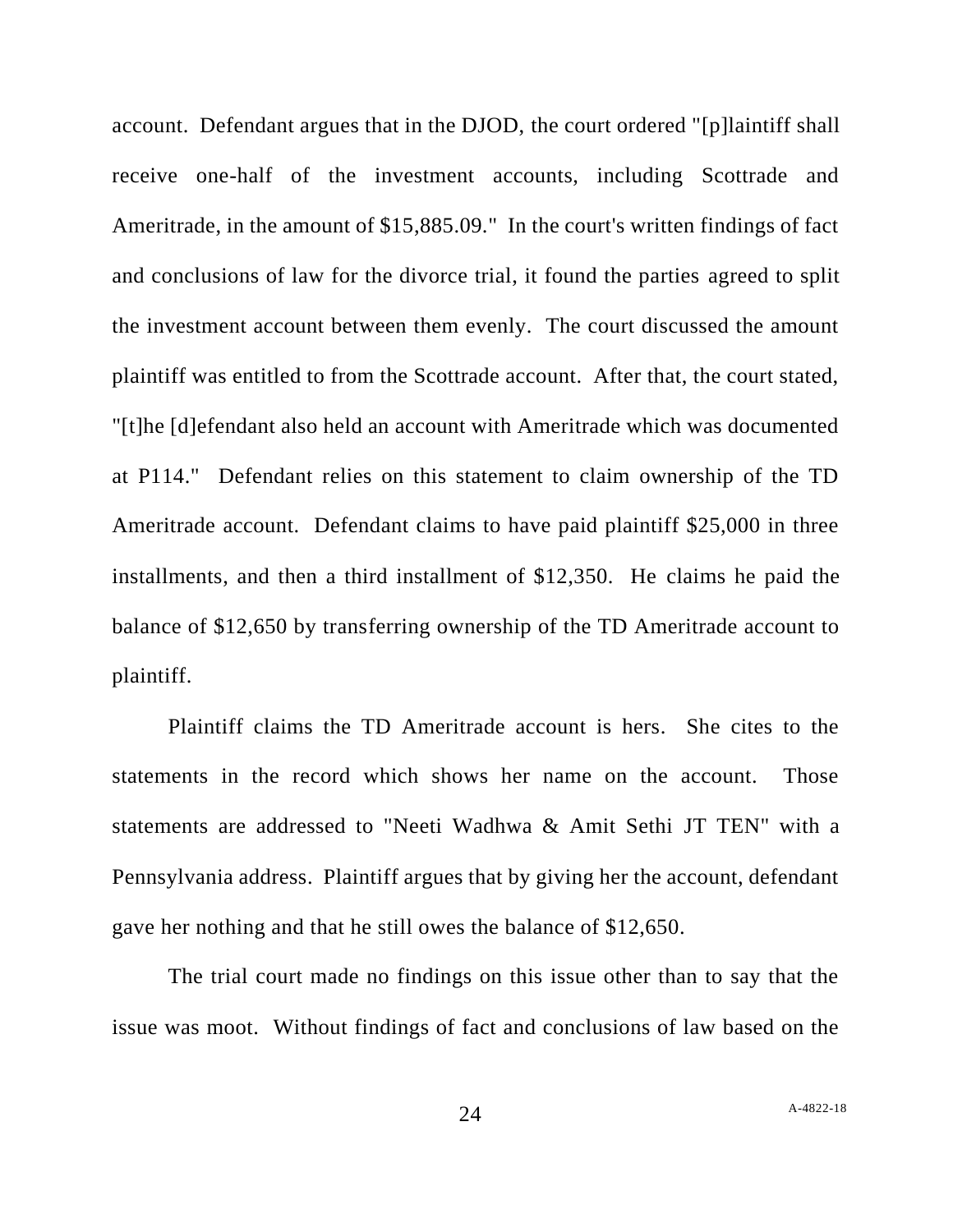record, we are precluded from a meaningful review of this issue. We reverse paragraph two of the June 12, 2019 order and remand that issue to the trial court for further proceedings. We do not retain jurisdiction of this issue.

#### D.

Plaintiff appeals paragraph six of the June 12, 2019 order. That paragraph denies without prejudice plaintiff's request that she be permitted to subpoena defendant's employer. The court denied this without prejudice because the employer is not a party to the litigation. Defendant's work location — which plaintiff hoped to verify through his employer — related to issues involving defendant's parenting time and plaintiff's move to Pennsylvania. The parties have agreed that New Jersey no longer has jurisdiction over issues related to the child because both of them are residing in other states. The employer subpoena issue relates to those issues. The court did not abuse its discretion in denying this request without prejudice.

Plaintiff appeals paragraph seven of the June 12, 2019 order that denied her request to compel defendant to share his latest income statements to allow recalculation of child support. The trial court denied this without prejudice for the reason that the parties agreed New Jersey no longer had jurisdiction. The trial court did not abuse its discretion in this portion of the order.